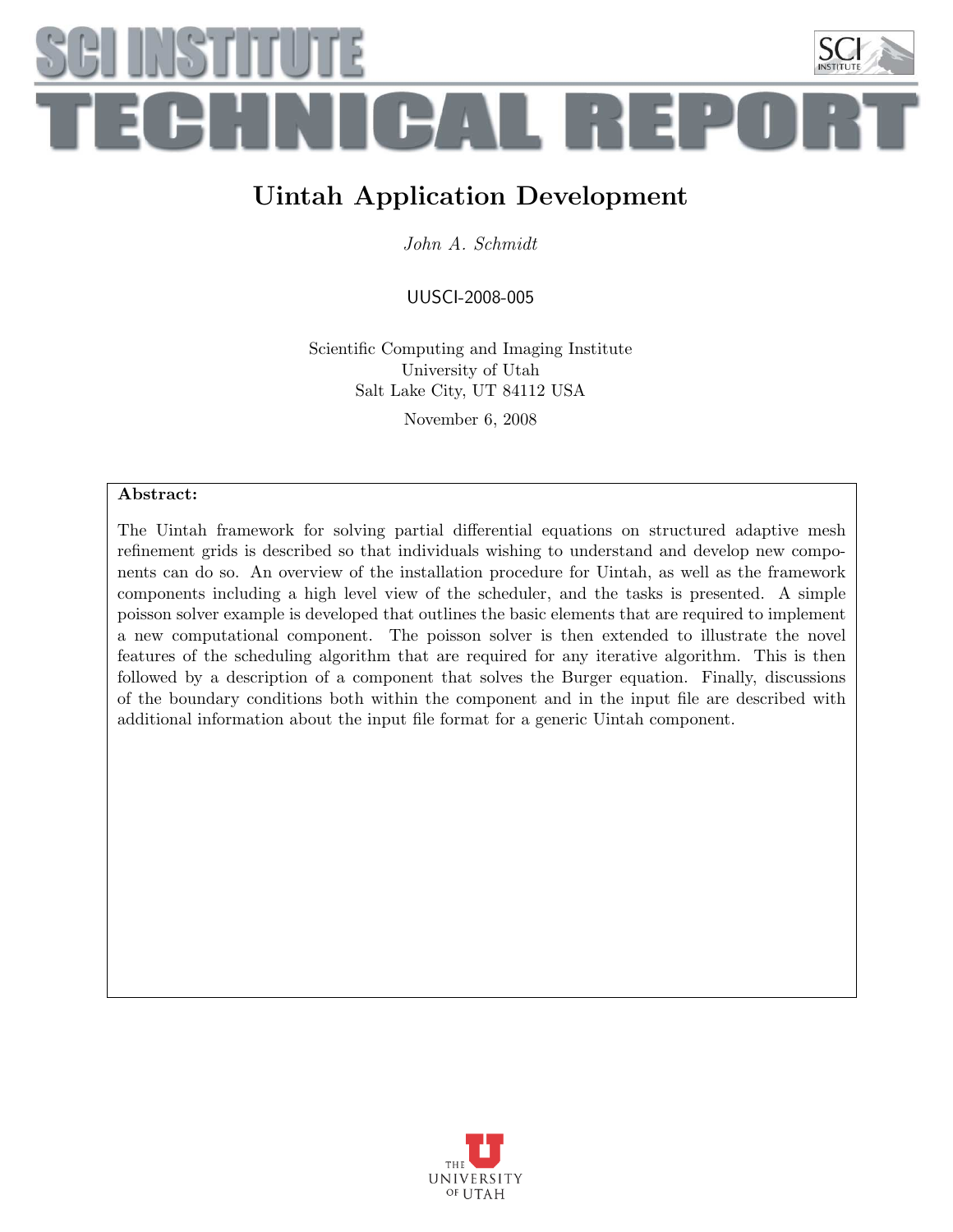# Uintah Application Development

John A. Schmidt

November 6, 2008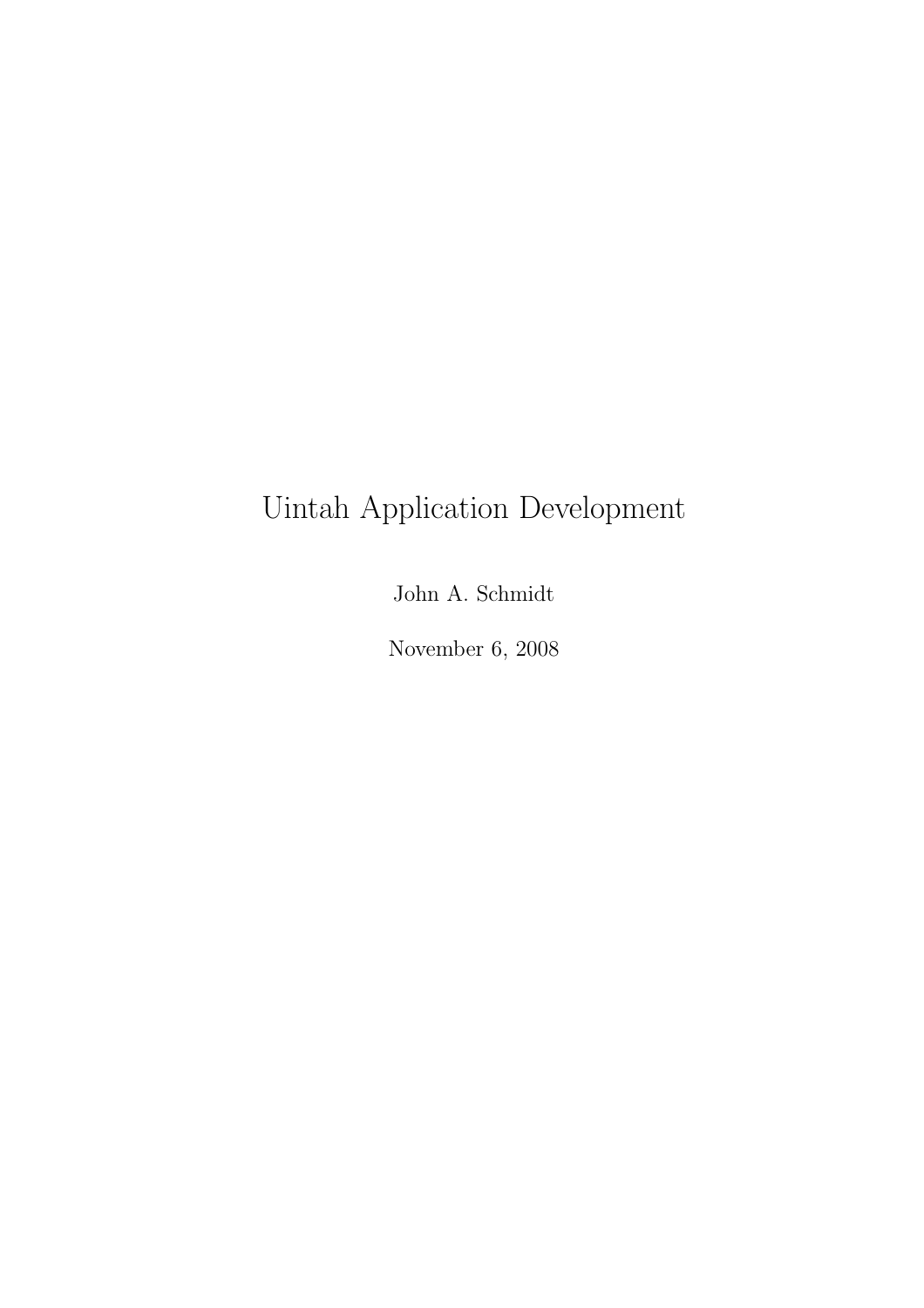# **Contents**

| $\mathbf{1}$                          | Uintah Software Components                                    |                |  |
|---------------------------------------|---------------------------------------------------------------|----------------|--|
|                                       | Downloading the Software<br>1.0.1                             | $\overline{2}$ |  |
|                                       | Installing Thirdparty, SCIRun, and Uintah<br>1.0.2            | $\overline{2}$ |  |
| Overview of the Uintah Framework<br>2 |                                                               |                |  |
|                                       | 2.1                                                           | 5              |  |
|                                       | 2.2                                                           | 5              |  |
|                                       | Tasks and Scheduler Description – Programmer Interface<br>2.3 | 6              |  |
|                                       | Simulation Component Class Description<br>2.3.1               | 6              |  |
|                                       | 2.3.2                                                         | 9              |  |
| 3                                     | <b>Examples</b>                                               | 10             |  |
|                                       | 3.1                                                           | 10             |  |
|                                       | Description of Scheduling Functions<br>3.1.1                  | 12             |  |
|                                       | Description of Computational Functions<br>3.1.2               | 15             |  |
|                                       | 3.2                                                           | 22             |  |
|                                       | 3.3                                                           | 26             |  |
| 4                                     | <b>Specifying Boundary Conditions</b>                         | 30             |  |
| $5^{\circ}$                           | Input File Specification                                      | 33             |  |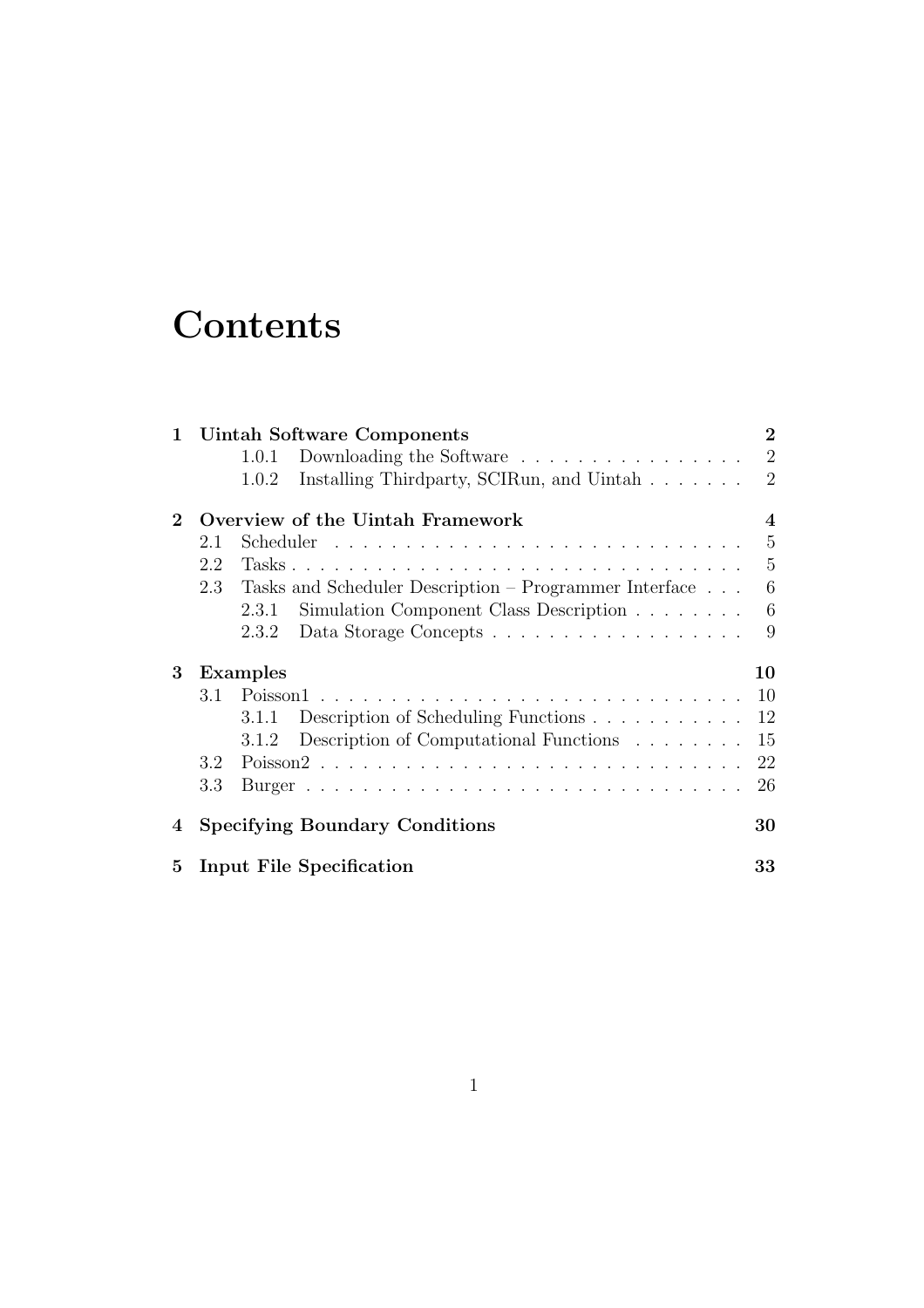# Chapter 1

# Uintah Software Components

Three software components need to be installed in order to develop and customize Uintah. These include Thirdpary, SCIRun, and Uintah. Thirdparty is composed of several libraries needed to build the visualization tool, SCIRun. SCIRun is a dataflow visualization tool which understands the data output format of Uintah. And finally, Uintah is a framework for performed structured Adaptive Mesh Refinement calculations for partial differential equations.

#### 1.0.1 Downloading the Software

Uintah/SCIRun can be obtained via svn from the following website:

svn co https://code.sci.utah.edu/svn/SCIRun/trunk SCIRun

The above command checks out the SCIRun source tree and installs it into a directory called SCIRun in the users home directory.

The Thirdparty library can similarly be obtained via:

svn co https://code.sci.utah.edu/svn/Thirdparty/3.1.0 Thirdparty

The Thirdparty library source code is downloaded into a directory called Thirdparty.

### 1.0.2 Installing Thirdparty, SCIRun, and Uintah

#### Thirdparty Install

Please read the README.txt found in /Thirdparty.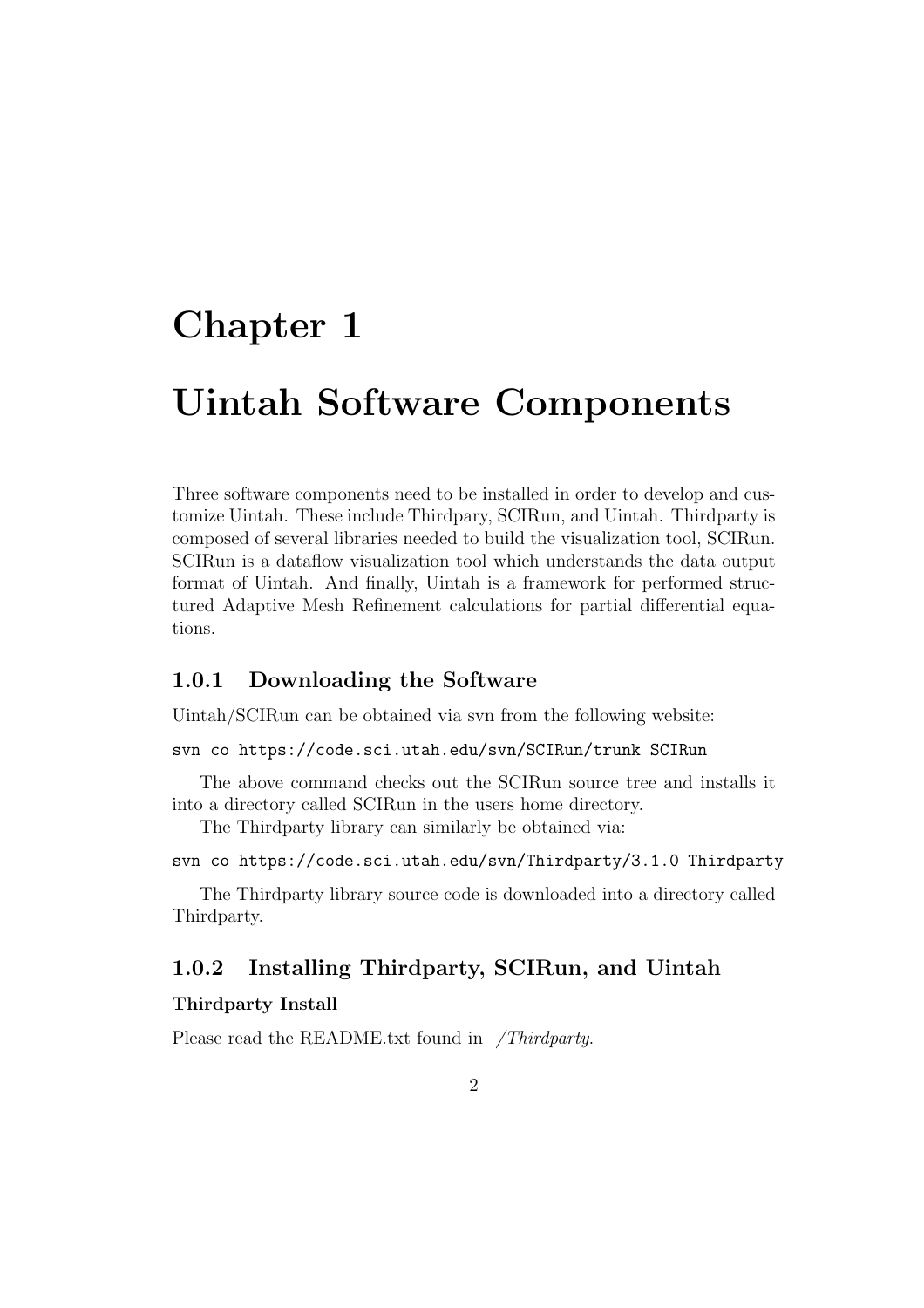Thirdparty should be installed in */usr/local/Thirdparty*. As root, create this directory:

#### # mkdir /usr/local/Thirdparty

Chang to the Thirdparty directory you checked out, i.e. cd /Thirdpartythirdparty.src/

After reading the README.txt file type the follow as the root user:

```
# ./install.sh /usr/local/Thirdparty/
```
#### Configuring Uintah

cd to /SCIRun and create the following directories: dbg and opt cd to dbg and type the following to configure for a debug build:

```
./src/configure --enable-debug --enable-sci-malloc
--enable-package=Uintah
--with-thirdparty=/usr/local/Thirdparty/3.1.0/Linux/gcc-4.3.1-2-32bit/
```
Then build the software by typing make at the command line. Once the debug build has finished which can take roughly an hour on a single processor Pentium IV computer, cd to the opt/ and type the following to configure for an optimized build:

```
./src/configure '--enable-optimze=-march=pentium4 -msse -msse2
-mfpmath=sse -03' --disable-sci-malloc --enable-assertion-level=0
--enable-package=Uintah
--with-thirdparty=/usr/local/Thirdparty/3.1.0/Linux/gcc-4.3.1-2-32bit/
```
Then build the software by typing make at the command line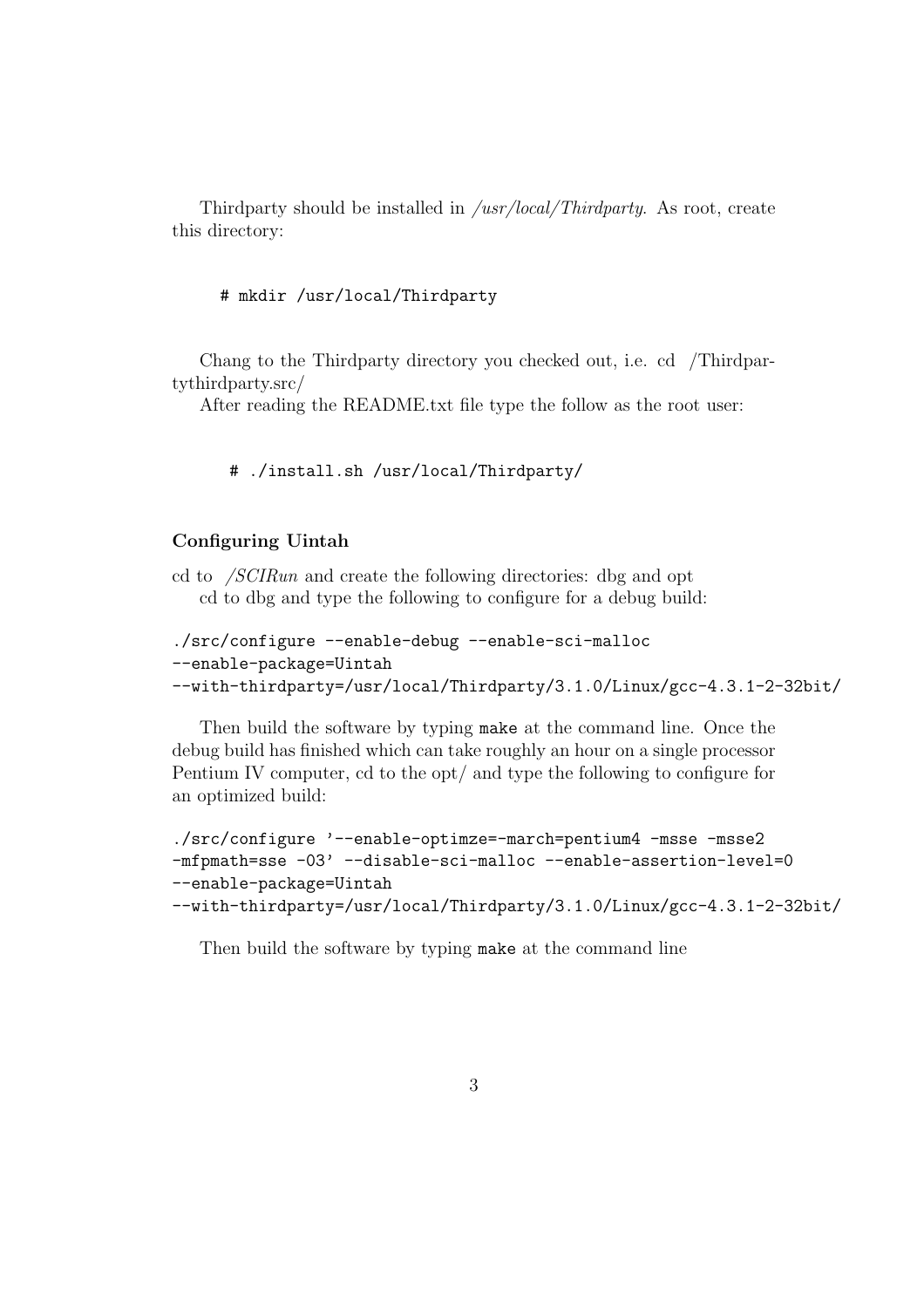### Chapter 2

# Overview of the Uintah Framework

The Uintah Computational Framework, i.e. Uintah consists of a set of software components and libraries that facilitate the solution of Partial Differential Equations (PDEs) on Structured AMR (SAMR) grids using hundreds to thousands of processors.

One of the challenges in designing a parallel, component-based multiphysics application is determining how to efficiently decompose the problem domain. Components, by definition, make local decisions. Yet parallel efficiency is only obtained through a globally optimal domain decomposition and scheduling of computational tasks. Typical techniques include allocating disjoint sets of processing resources to each component, or defining a single domain decomposition that is a compromise between the ideal load balance of multiple components. However, neither of these techniques will achieve maximum efficiency for complex multi-physics problems.

Uintah uses a non-traditional approach to achieving parallelism, employing an abstract taskgraph representation to describe computation and communication. The taskgraph is an explicit representation of the computation and communication that occur in the coarse of a single iteration of the simulation (typically a timestep or nonlinear solver iteration). Uintah components delegate decisions about parallelism to a scheduler component, using variable dependencies to describe communication patterns and characterizing computational workloads to facilitate a global resource optimization. The taskgraph representation has a number of advantages, including efficient fine-grained coupling of multi-physics components, flexible load balancing mechanisms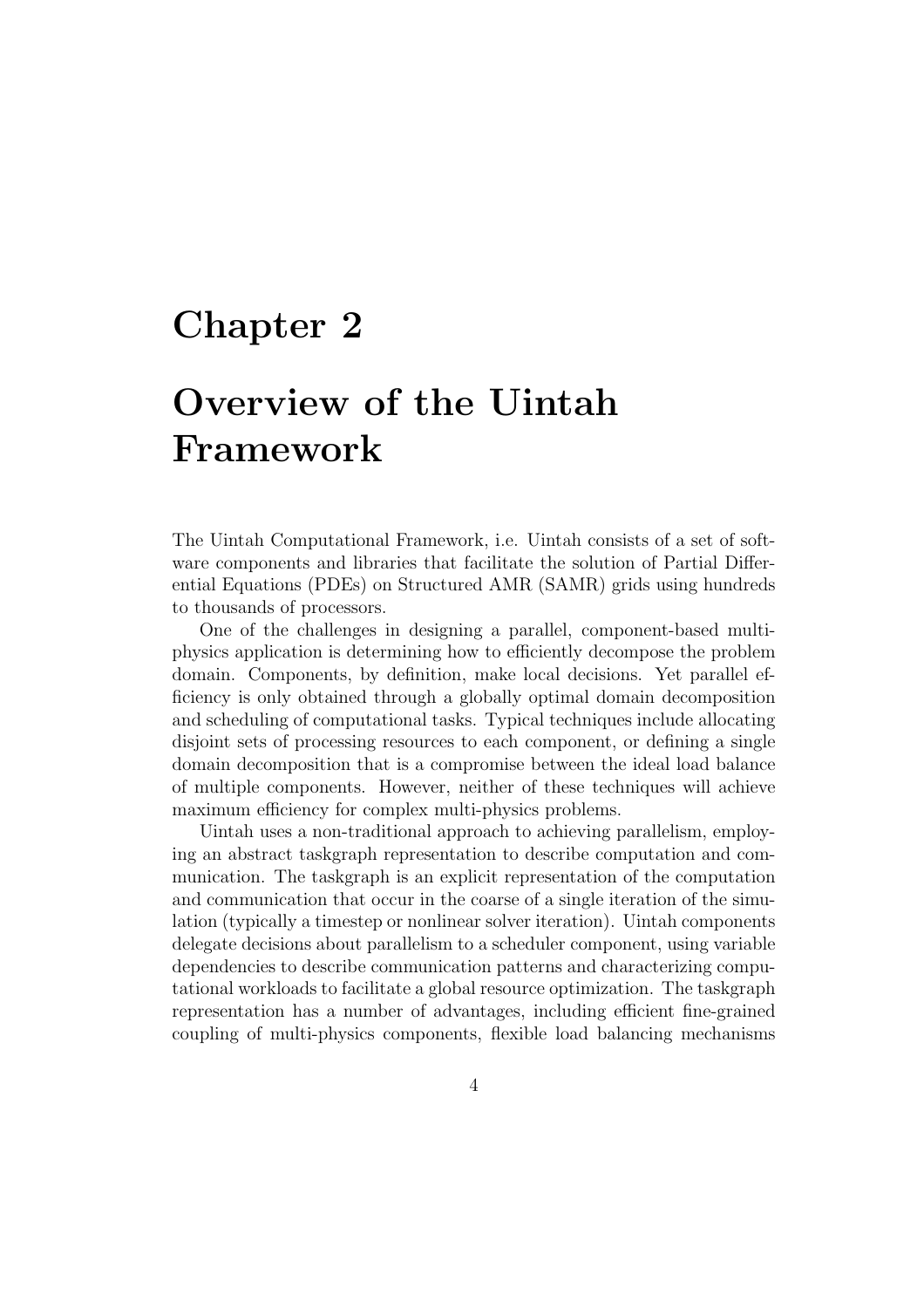and a separation of application concerns from parallelism concerns. However, it creates a challenge for scalability which we overcome by creating an implicit definition of this graph and representing it in a distributed fashion.

The primary advantage of a component-based approach is that it facilitates the separate development of simulation algorithms, models, and infrastructure. Components of the simulation can evolve independently. The component-based architecture allows pieces of the system to be implemented in a rudimentary form at first and then evolve as the technologies mature. Most importantly, Uintah allows the aspects of parallelism (schedulers, loadbalancers, parallel input/output, and so forth) to evolve independently of the simulation components. Furthermore, components enable replacement of computation pieces without complex decision logic in the code itself.

### 2.1 Scheduler

The Scheduler in Uintah is responsible for determining the order of tasks and ensuring that the correct inter-processor data is made available when necessary. Each software component passes a set of tasks to the scheduler. Each task is responsible for computing some subset of variables, and may require previously computed variables, possibly from different processors. The scheduler will then compile this task information into a task graph, and the task graph will contain a sorted order of tasks, along with any information necessary to perform inter-process communication via MPI. Then, when the scheduler is executed, the tasks will execute in the pre-determined order.

### 2.2 Tasks

A task contains two essential components: a pointer to a function that performs the actual computations, and the data inputs and outputs, i.e. the data dependencies required by the function. When a task requests a previously computed variable from the data warehouse, the number of ghost cells are also specified. The Unitah framework uses the ghost cell information to excecute inter-process communication to retrieve the necessary ghost cell data.

An example of a task description is presented showing the essential features that are commonly used by the application developer when imple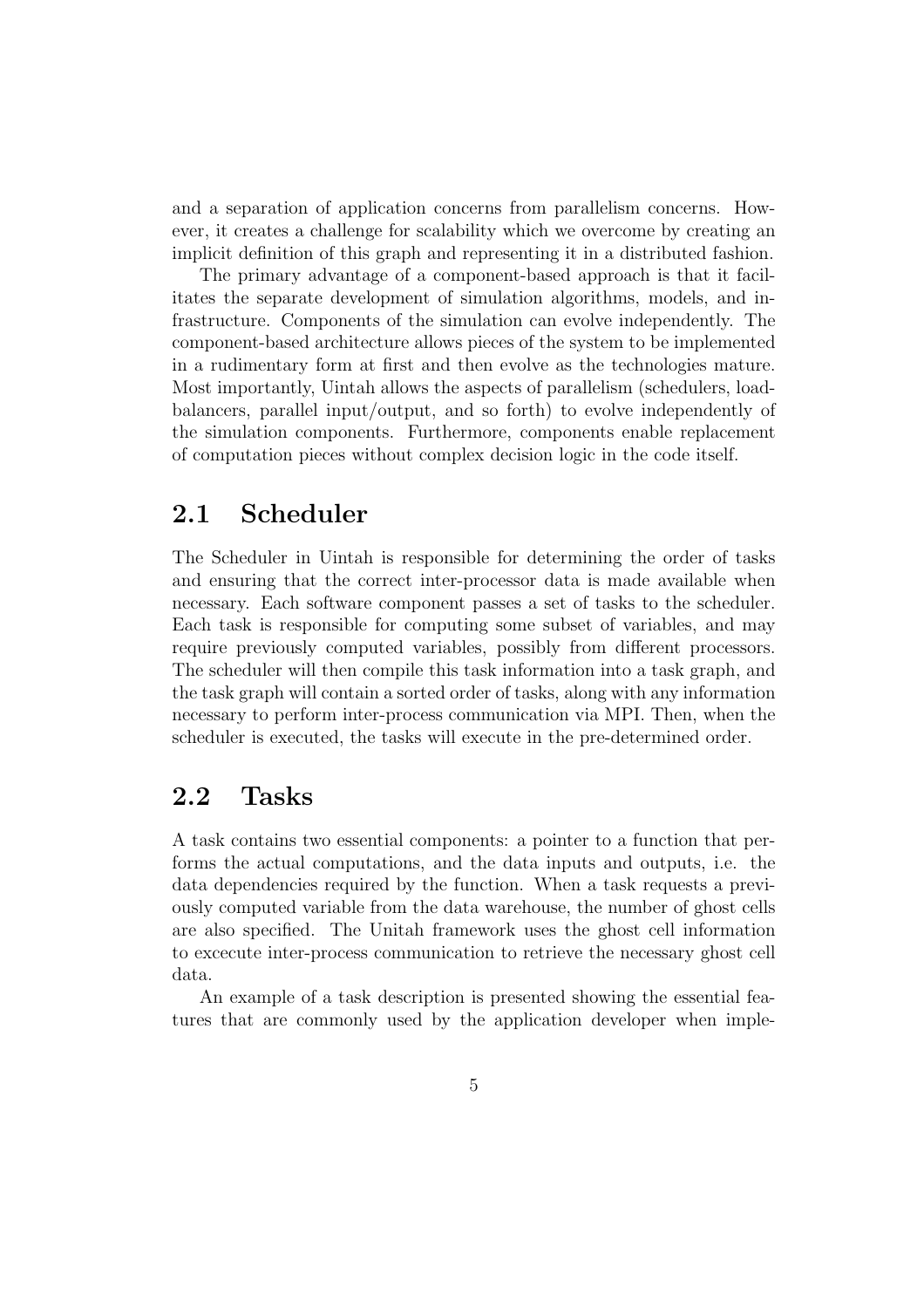menting an algorithm within the Uintah framework. The task component is assigned a name and in this particular example, it is called taskexample and a funtion pointer, &Example::taskexample. Following the instantiation of the task itself, the dependency information is assigned to the tasks. In the following example, the task requires data from the previous timestep (Task::OldDW) associated with the name variable1 label and requires one ghost node (Ghost::AroundNodes,1) level of information which will be retrieved from another processor via MPI. In addition, the task will compute two new pieces of data each associated with different variables, i.e. variable1 label, and variable2 label. Finally, the task is added to the scheduler component with specifications about what patches and materials are associated with the actual computation.

```
Task* task = scinew Task("Example::taskexample",this,
                         &Example::taskexample);
task->requires(Task::OldDW, variable1_label, Ghost::AroundNodes, 1);
task->computes(variable1_label);
task->computes(variable2_label);
sched->addTask(task, level->eachPatch(), sharedState_->allMaterials());
```
For more complex problems involving multiple materials and multi-physics calculations, a subset of the materials may only be used in the calculation of particular tasks. The Uintah framework allows for the independent scheduling and computation of multi-material within a multi-physics calculation.

### 2.3 Tasks and Scheduler Description – Programmer Interface

#### 2.3.1 Simulation Component Class Description

Each Uintah component can be described as a  $C_{++}$  class that is derived from two other classes: UintahParallelComponent and a SimulationInterface. The new derived class must provide the following virtual methods: problemSetup, scheduleInitialize, scheduleComputeStableTimestep, and scheduleTimeAdvance. Here is an example of the typical \*.h file that needs to be created for a new component.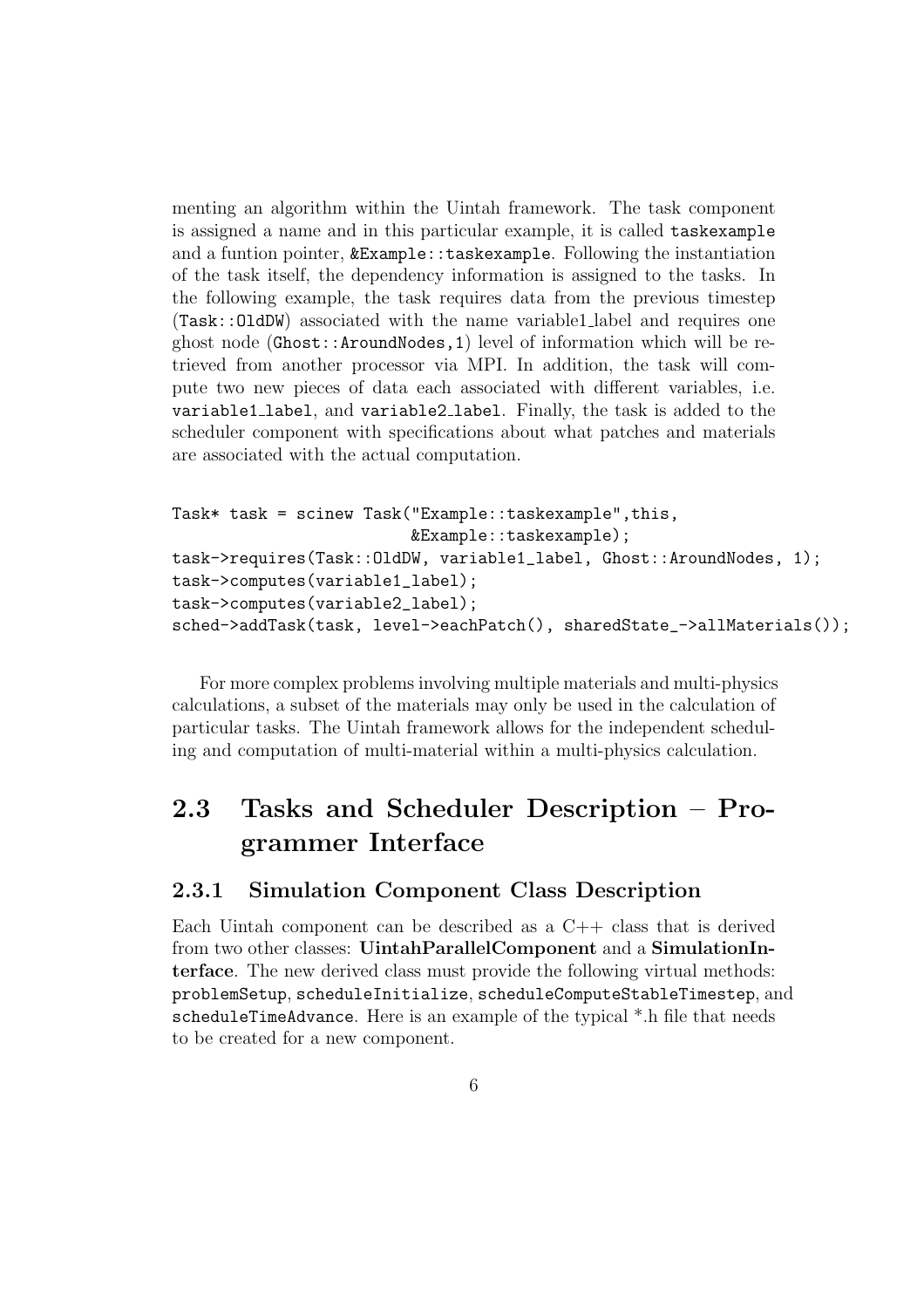```
class Example : public UintahParallelComponent, public SimulationInterface {
 public:
   virtual void problemSetup(const ProblemSpecP& params,
                              const ProblemSpecP& restart_prob_spec,
                              GridP& grid, SimulationStateP&);
   virtual void scheduleInitialize(const LevelP& level,SchedulerP& sched);
   virtual void scheduleComputeStableTimestep(const LevelP& level,
                                               SchedulerP&);
   virtual void scheduleTimeAdvance(const LevelP& level, SchedulerP&);
  private:
   Example(const ProcessorGroup* myworld);
   virtual "Example();
    void initialize(const ProcessorGroup*,
                    const PatchSubset* patches,
                    const MaterialSubset* matls,
                    DataWarehouse* old_dw,
                    DataWarehouse* new_dw);
    void computeStableTimestep(const ProcessorGroup*,
                               const PatchSubset* patches,
                               const MaterialSubset* matls,
                               DataWarehouse* old_dw,
                               DataWarehouse* new_dw);
   void timeAdvance(const ProcessorGroup*,
                     const PatchSubset* patches,
                     const MaterialSubset* matls,
                     DataWarehouse* old_dw,
```
7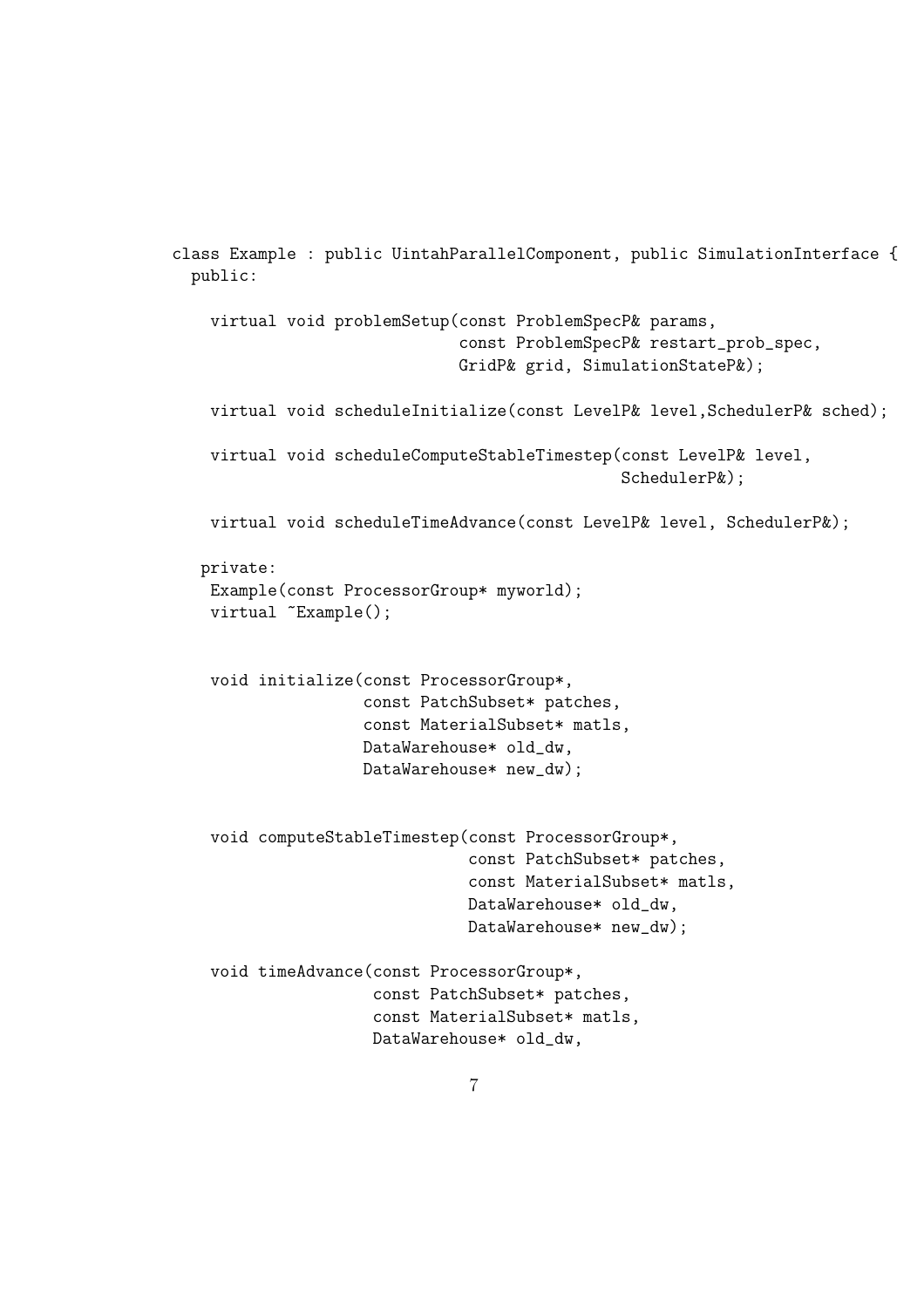}

Each new component inherits from the classes UintahParrallelComponent and SimulationInterface. The component overrides default implementations of various methods. The above methods are the essential functions that a new component must implement. Additional methods to do AMR will be described as more complex examples are presented.

The roles of each of the scheduling methods are described below. Each scheduling method, i.e. scheduleInitialize, scheduleComputeStableTimestep, and scheduleTimeAdvance describe

#### ProblemSetup

The purpose of this method is to read a problem specification which requires a minimum of information about the grid used, time information, i.e. time step size, length of time for simulation, etc, and where and what data is actually saved. Depending on the problem that is solved, the input file can be rather complex, and this method would evolve to establish any and all parameters needed to initially setup the problem.

#### ScheduleInitialize

The purpose of this method is to initialize the grid data with values read in from the problemSetup and to define what variables are actually computed in the TimeAdvance stage of the simulation. A task is defined which references a function pointer called initialize.

#### ScheduleComputeStableTimestep

The purpose of this method is to compute the next timestep in the simulation. A task is defined which references a function pointer called computeStableTimestep.

#### ScheduleTimeAdvance

The purpose of this method is to schedule the actual algorithmic implementation. For simple algorithms, there is only one task defined with a minimal set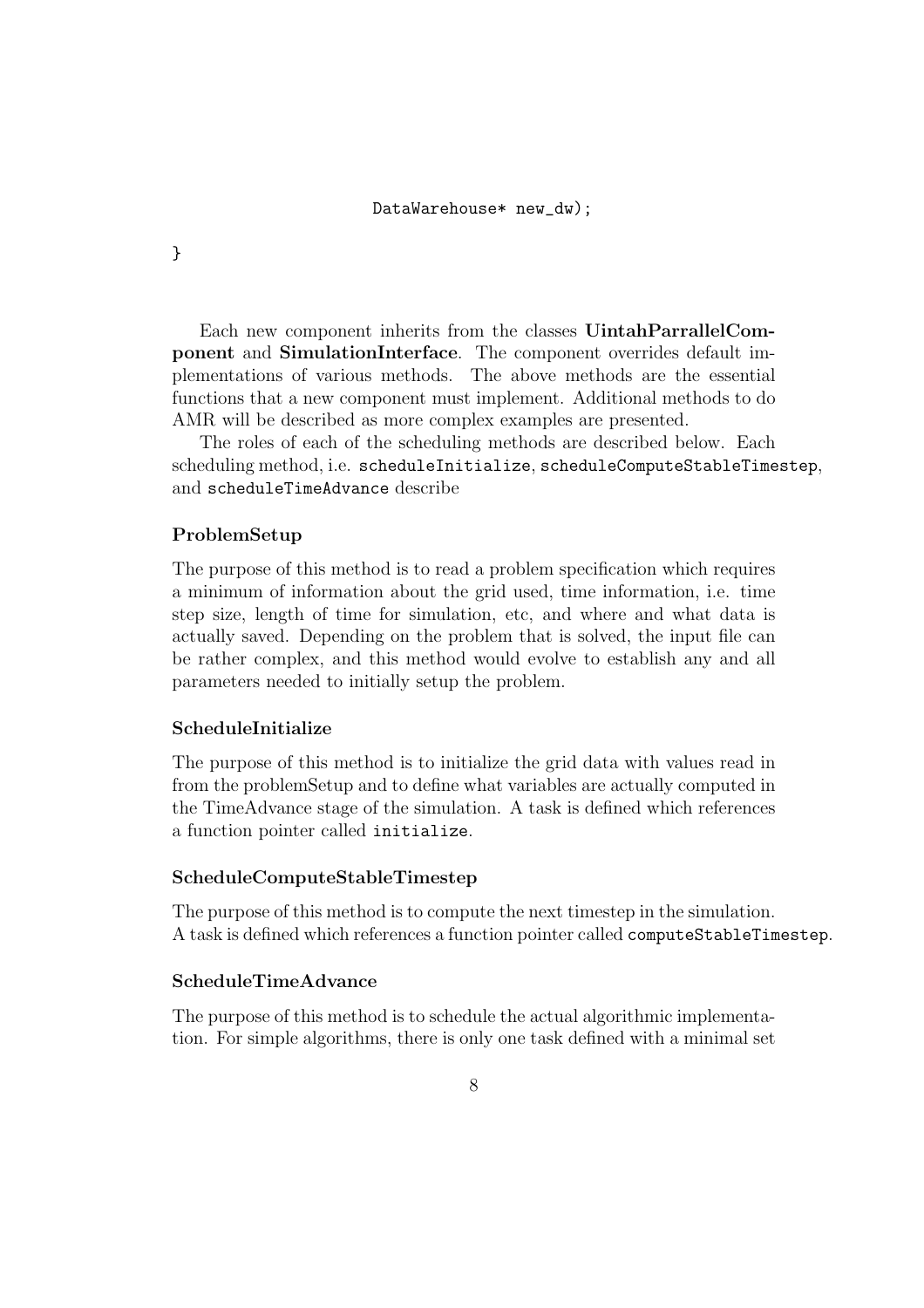of data dependencies specified. However, for more complicated algorithms, the best way to schedule the algorithm is to break it down into individual tasks. Each task of the algorithm will have its own data dependencies and function pointers that reference individual computational methods.

#### 2.3.2 Data Storage Concepts

During the course of the simulation, data is computed and stored in a data structure called the DataWarehouse. Data that is from a previous timestep is stored in the Old DataWarehouse, called OldDW, and data that is computed in current timestep is stored in the New DataWarehouse, called NewDW. At the end of the timestep, current timestep data is moved to the old data warehouse for the next timestep in the simulation.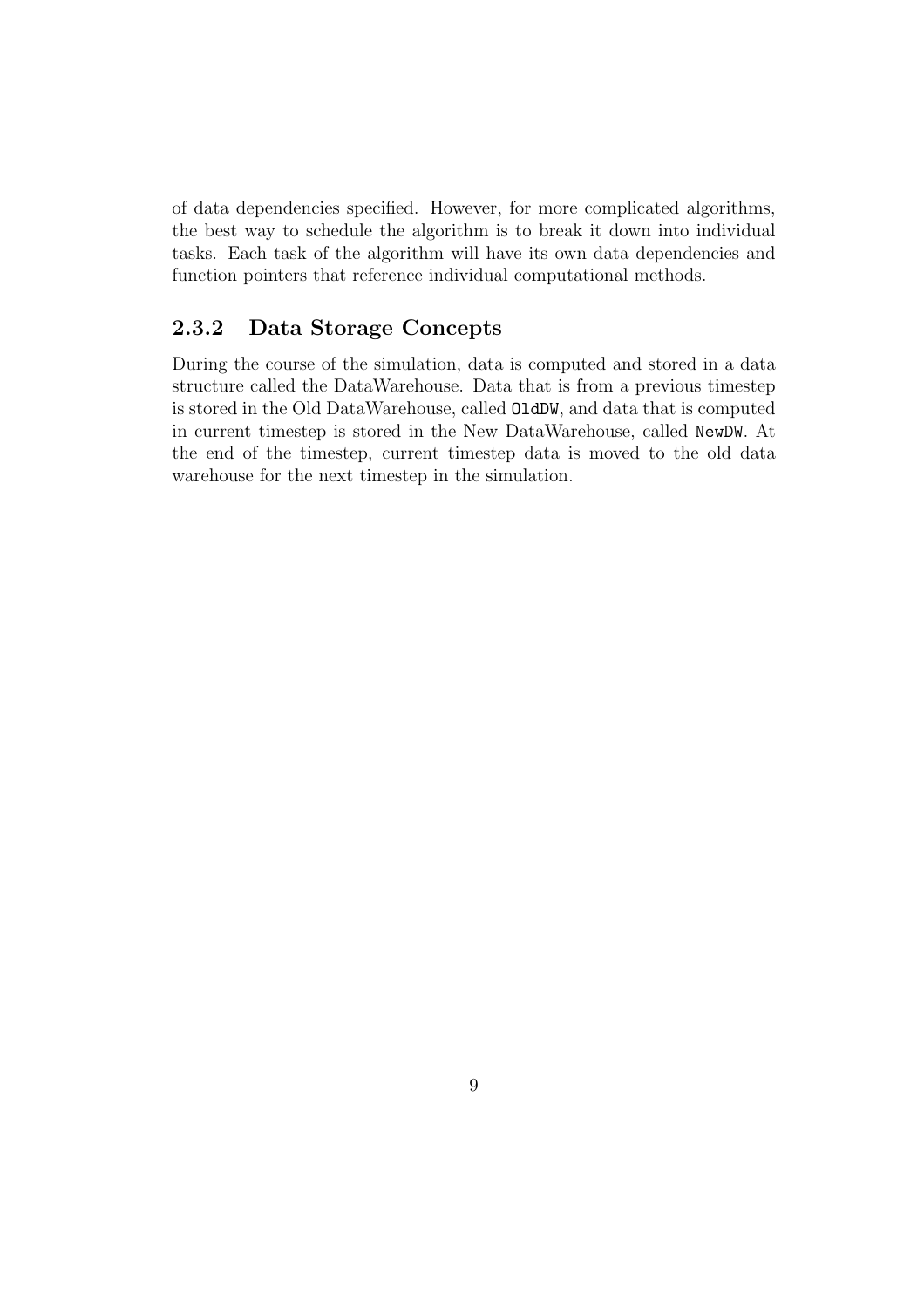# Chapter 3

# Examples

This chapter will describe a set of example problems showing various stages of algorithm complexity and how the Uintah framework is used to solve the discretized form of the solutions. Emphasis will not be on the most efficient or fast algorithms, but intead will demonstrate straightforward implementations of well known algorithms within the Uintah Framework. Several examples will be given that show an increasing level of complexity that will serve as a guide to others interested in implmenting structured AMR algorithms for PDEs.

All examples described are found in the directory SCIRun/src/Packages/Uintah/CCA/Components/Examples

### 3.1 Poisson1

Poisson1 is solves Poisson's equation on a grid using Jacobi iteration. Since this is not a time dependent problem and Uintah is fundamentally designed for time dependent problems, each Jacobi iteration is considered to be a timestep. The timestep specified and computed is a fixed value obtained from the input file and has no bearing on the actual computation.

The following equation is discretized and solved using an iterative method. Each timestep is one iteration. At the end of the timestep, we the residual is computed showing the convergence of the solution and the next iteration is computed until.

The following shows a simplified form of the Poisson1 of the .h and .cc files found in the Examples directory. The argument list for some of the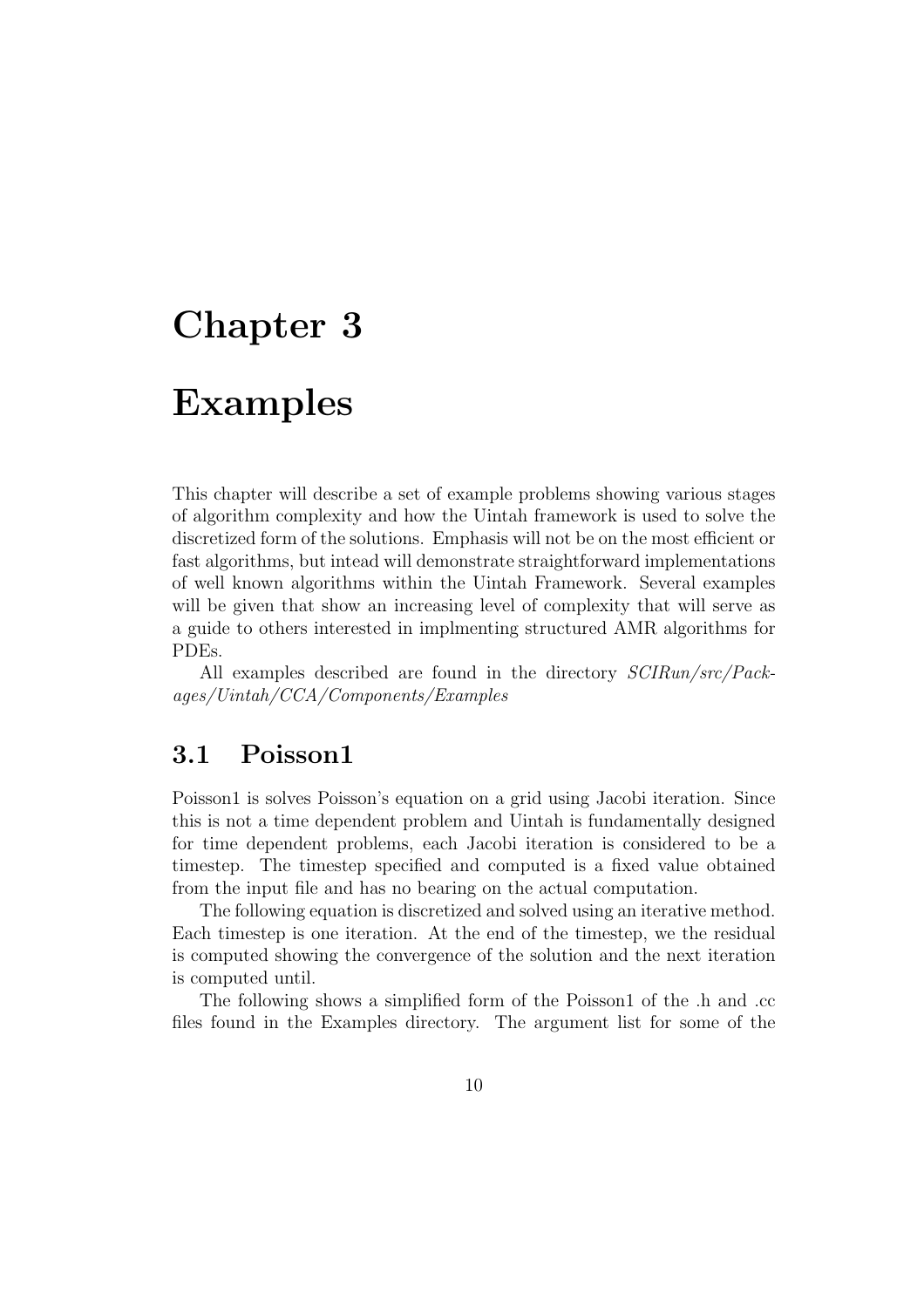methods are eliminated for readibility purposes. Please refer to the actual source for a complete description of the arguments required for each method.

```
class Poisson1 : public UintahParallelComponent, public SimulationInterface {
 public:
    Poisson1(const ProcessorGroup* myworld);
    virtual "Poisson1();
    virtual void problemSetup(const ProblemSpecP& params,
                              const ProblemSpecP& restart_prob_spec,
                              GridP& grid, SimulationStateP&);
    virtual void scheduleInitialize(const LevelP& level,SchedulerP& sched);
   virtual void scheduleComputeStableTimestep(const LevelP& level,SchedulerP&);
    virtual void scheduleTimeAdvance(const LevelP& level,SchedulerP&);
 private:
   void initialize(const ProcessorGroup*, const PatchSubset* patches,
                    const MaterialSubset* matls, DataWarehouse* old_dw,
                    DataWarehouse* new_dw);
    void computeStableTimestep(const ProcessorGroup*,const PatchSubset* patches,
                               const MaterialSubset* matls, DataWarehouse* old_d
                               DataWarehouse* new_dw);
    void timeAdvance(const ProcessorGroup,const PatchSubset* patches,
                     const MaterialSubset* matls,DataWarehouse* old_dw,
                     DataWarehouse* new_dw);
    SimulationStateP sharedState_;
    double delt_;
    const VarLabel* phi_label;
    const VarLabel* residual_label;
    SimpleMaterial* mymat_;
    Poisson1(const Poisson1&);
```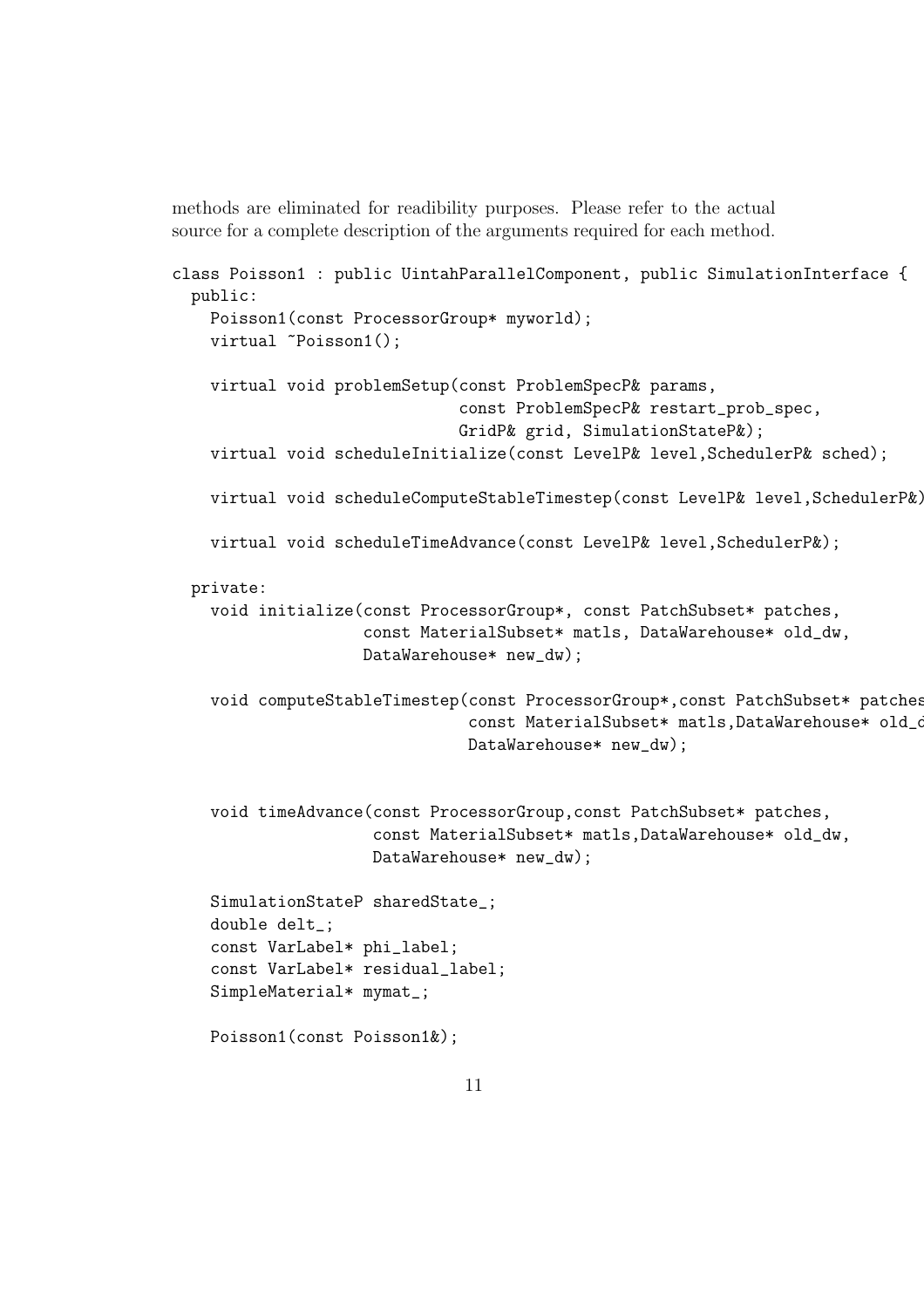```
Poisson1& operator=(const Poisson1&);
};
```
The private methods and data shown are the functions that are function pointers referred to in the task descriptions. The VarLabel data type stores the names of the various data that can be referenced uniquely by the data warehouse. The SimulationStateP data type is essentially a global variable that stores information about the materials that are needed by other internal Uintah framework components. SimpleMaterial is a data type that refers to the material properties.

Within each schedule function, i.e. sheduleInitialize, scheduleComputeStableTimestep and scheduleTimeAdvance, a task is specified that has a function pointer associated with it. The function pointers point to the actual implementation of the specific task and have a different argument list than the associated schedule method.

The typical task implementation, i.e. timeAdvance() contains the following arguments: ProcessorGroup, PatchSubset, MaterialSubset, and two DataWarehouse objects. The purpose of the ProcessorGroup is to hold various MPI information such as the MPI Communicator, the rank of the process and the number of processes that are actually being used.

### 3.1.1 Description of Scheduling Functions

The actual implementation with descriptions are presented following the code snippets.

```
Poisson1::Poisson1(const ProcessorGroup* myworld)
  : UintahParallelComponent(myworld)
{
  phi_label = VarLabel::create("phi",
                                NCVariable<double>::getTypeDescription());
  residual_label = VarLabel::create("residual",
                                     sum_vartype::getTypeDescription());
}
Poisson1:: "Poisson1()
{
```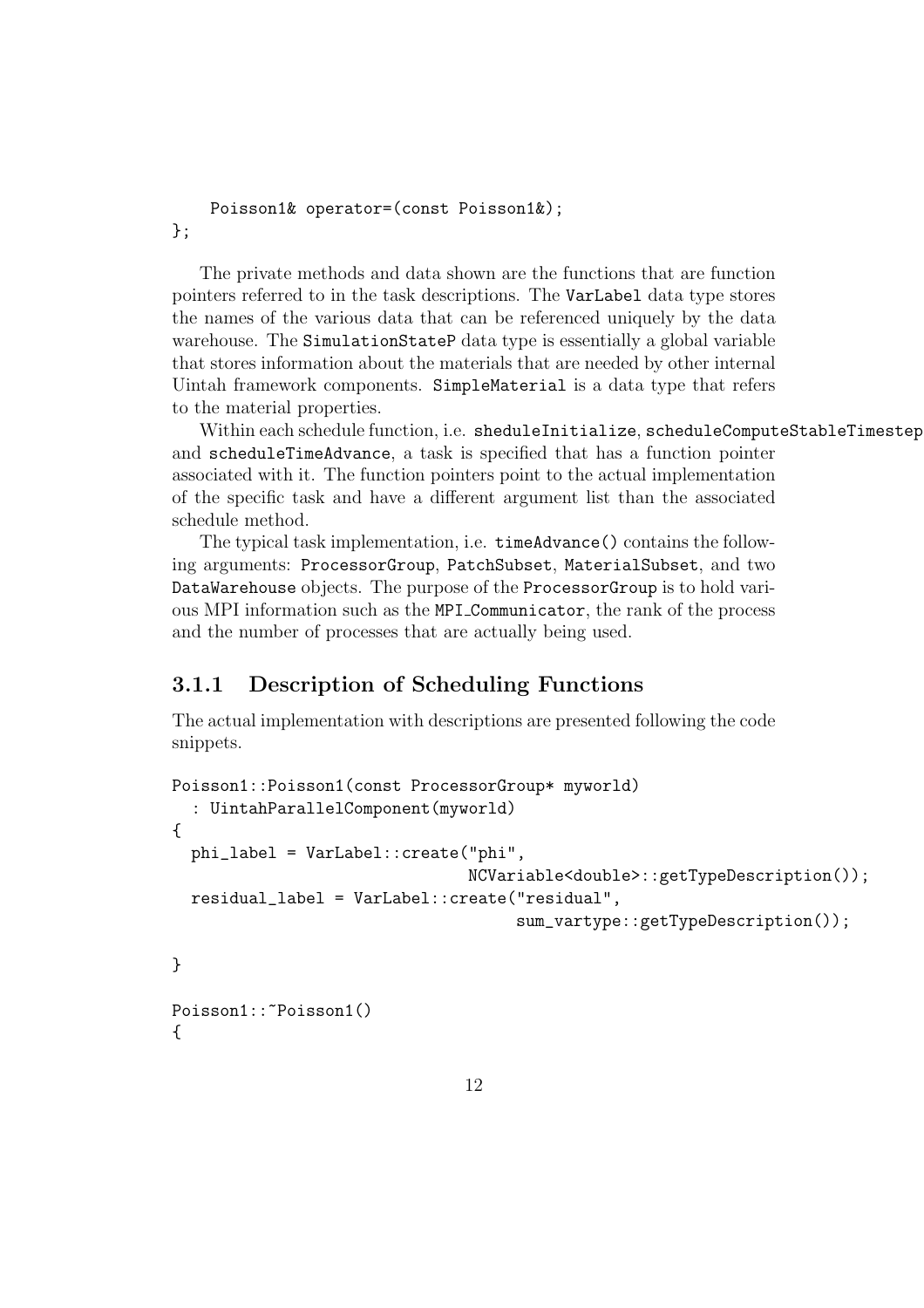```
VarLabel::destroy(phi_label);
  VarLabel::destroy(residual_label);
}
```
Typical constructor and destructor for simple examples where the data label names (phi and residual) are created for data wharehouse storage and retrieval.

```
void Poisson1::problemSetup(const ProblemSpecP& params,
                            const ProblemSpecP& restart_prob_spec,
                            GridP& /*grid*/,
                            SimulationStateP& sharedState)
{
  sharedState_ = sharedState;
  ProblemSpecP poisson = params->findBlock("Poisson");
  poisson->require("delt", delt_);
  mymat_ = scinew SimpleMaterial();
  sharedState->registerSimpleMaterial(mymat_);
}
```
The problemSetup is based in a xml description of the input file. The input file is parsed and the delt tag is set. The sharedState is assigned and is used to register a material and store it for later use by the Uintah internals.

```
void Poisson1::scheduleInitialize(const LevelP& level,
                                  SchedulerP& sched)
{
 Task* task = scinew Task("Poisson1::initialize",
                     this, &Poisson1::initialize);
  task->computes(phi_label);
 task->computes(residual_label);
  sched->addTask(task, level->eachPatch(), sharedState_->allMaterials());
}
```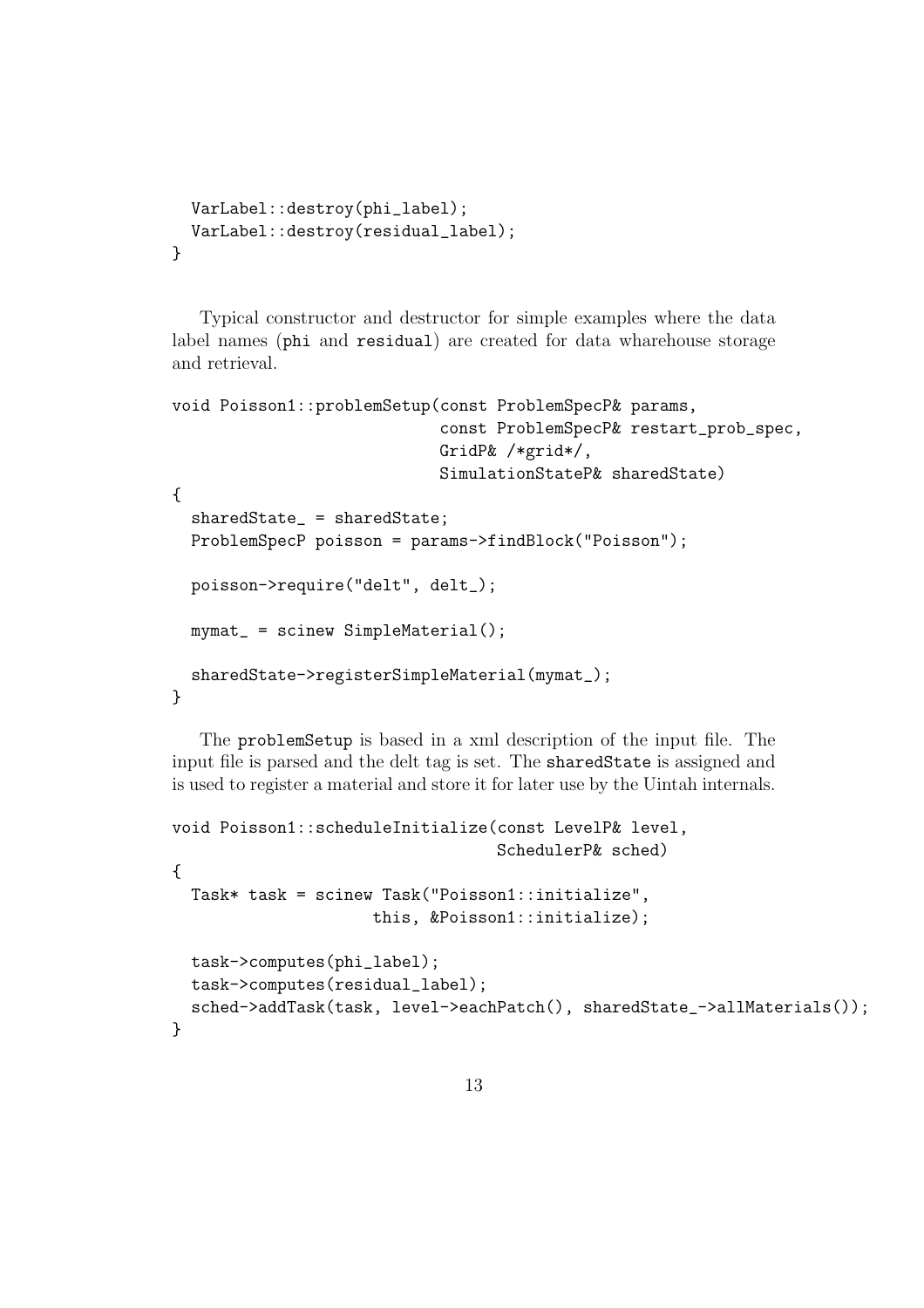A task is defined which contains a name and a function pointer, i.e. initialize which is described later in Poisson1.cc The task defines two variables that are computed in the initialize function, phi and residual. The task is then added to the scheduler. This task is only computed once at the beginning of the simulation.

```
void Poisson1::scheduleComputeStableTimestep(const LevelP& level,
                                             SchedulerP& sched)
{
  Task* task = scinew Task("Poisson1::computeStableTimestep",
                     this, &Poisson1::computeStableTimestep);
  task->requires(Task::NewDW, residual_label);
  task->computes(sharedState_->get_delt_label());
  sched->addTask(task, level->eachPatch(), sharedState_->allMaterials());
}
```
A task is defined for the computing the stable timestep and uses the function pointer, computeStableTimestep defined later in Poisson1.cc. This requires data from the New DataWarehouse, and the next timestep size is computed and stored.

```
void
Poisson1::scheduleTimeAdvance( const LevelP& level,
                               SchedulerP& sched)
{
  Task* task = scinew Task("Poisson1::timeAdvance",
                     this, &Poisson1::timeAdvance);
  task->requires(Task::OldDW, phi_label, Ghost::AroundNodes, 1);
  task->computes(phi_label);
  task->computes(residual_label);
  sched->addTask(task, level->eachPatch(), sharedState_->allMaterials());
}
```
The timeAdvance function is the main function that describes the computational algorithm. For simple examples, the entire algorithm is usually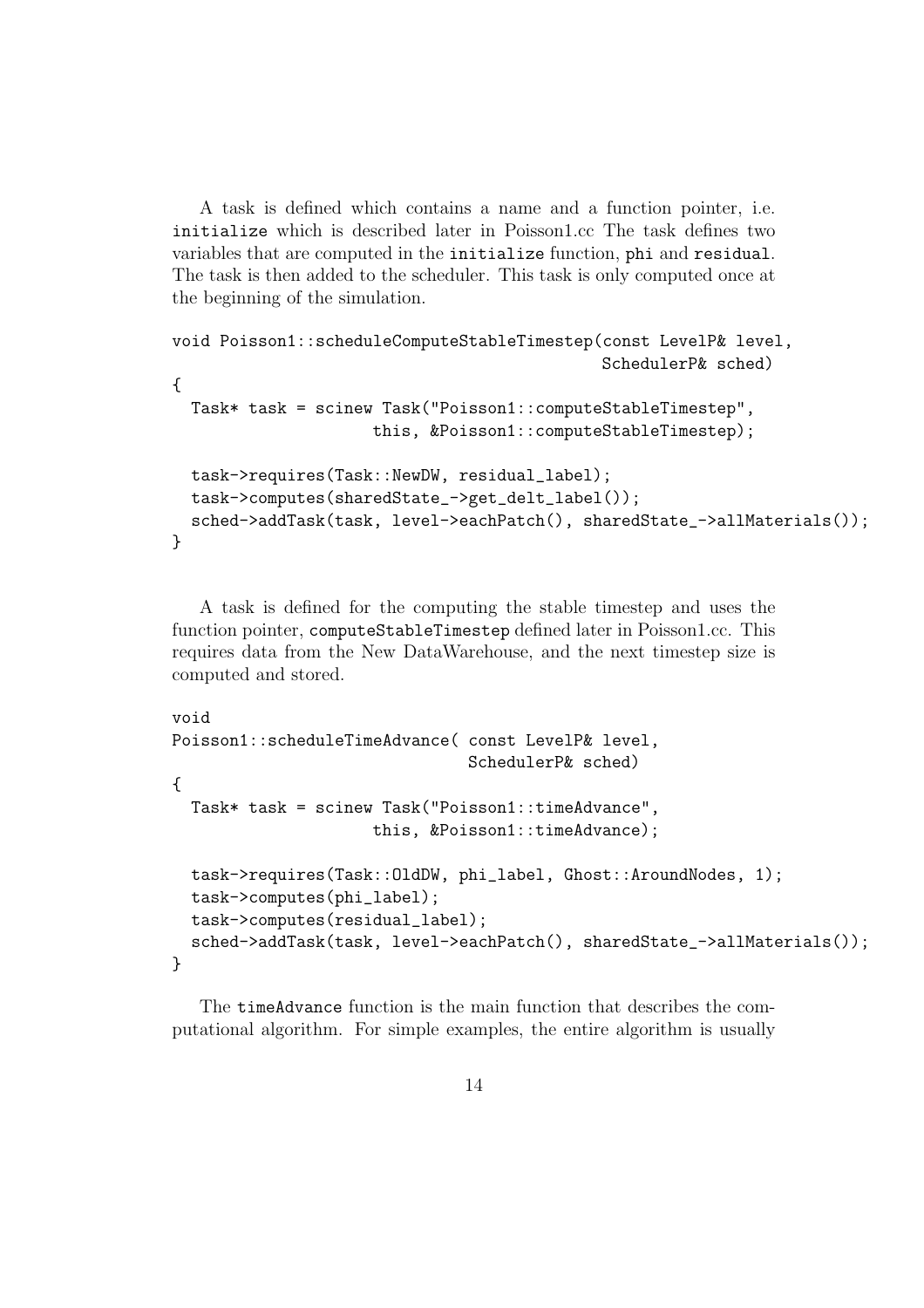defined by one task with a small set of data dependencies. However, for more complicated algorithms, it is best to break the algorithm down into a set of tasks with each task describing its own set of data dependencies.

For this example, a single task is described and the timeAdvance function pointer is specified. Data from the previous timestep (OldDW) is required for the current timestep. For a simple seven (7) point stencil, only one level of ghost cells is required. The algorithm is set up for nodal values, the ghost cells are specified by the the Ghost::AroundNodes syntax. The task computes both the new data values for phi and a residual.

#### 3.1.2 Description of Computational Functions

```
void Poisson1::computeStableTimestep(const ProcessorGroup* pg,
                                            const PatchSubset* /*patches*/,
                                            const MaterialSubset* /*matls*/,
                                           DataWarehouse*,
                                           DataWarehouse* new_dw)
{
  if(pg->myrank() == 0){
    sum_vartype residual;
    new_dw->get(residual, residual_label);
    cerr \langle \cdot \rangle "Residual=" \langle \cdot \rangle residual \langle \cdot \rangle '\n';
  }
  new_dw->put(delt_vartype(delt_), sharedState_->get_delt_label());
}
```
In this particular example, no timestep is actually computed, instead the original timestep specified in the input file is used and stored in the data warehouse (new\_dw->put(delt\_vartype(delt\_), sharedState\_>get\_delt\_label())). The residual computed in the main timeAdvance function is retrieved from the data warehouse and printed out to standard error for only the processor with a rank of 0.

```
void Poisson1::initialize(const ProcessorGroup*,
                          const PatchSubset* patches,
                          const MaterialSubset* matls,
```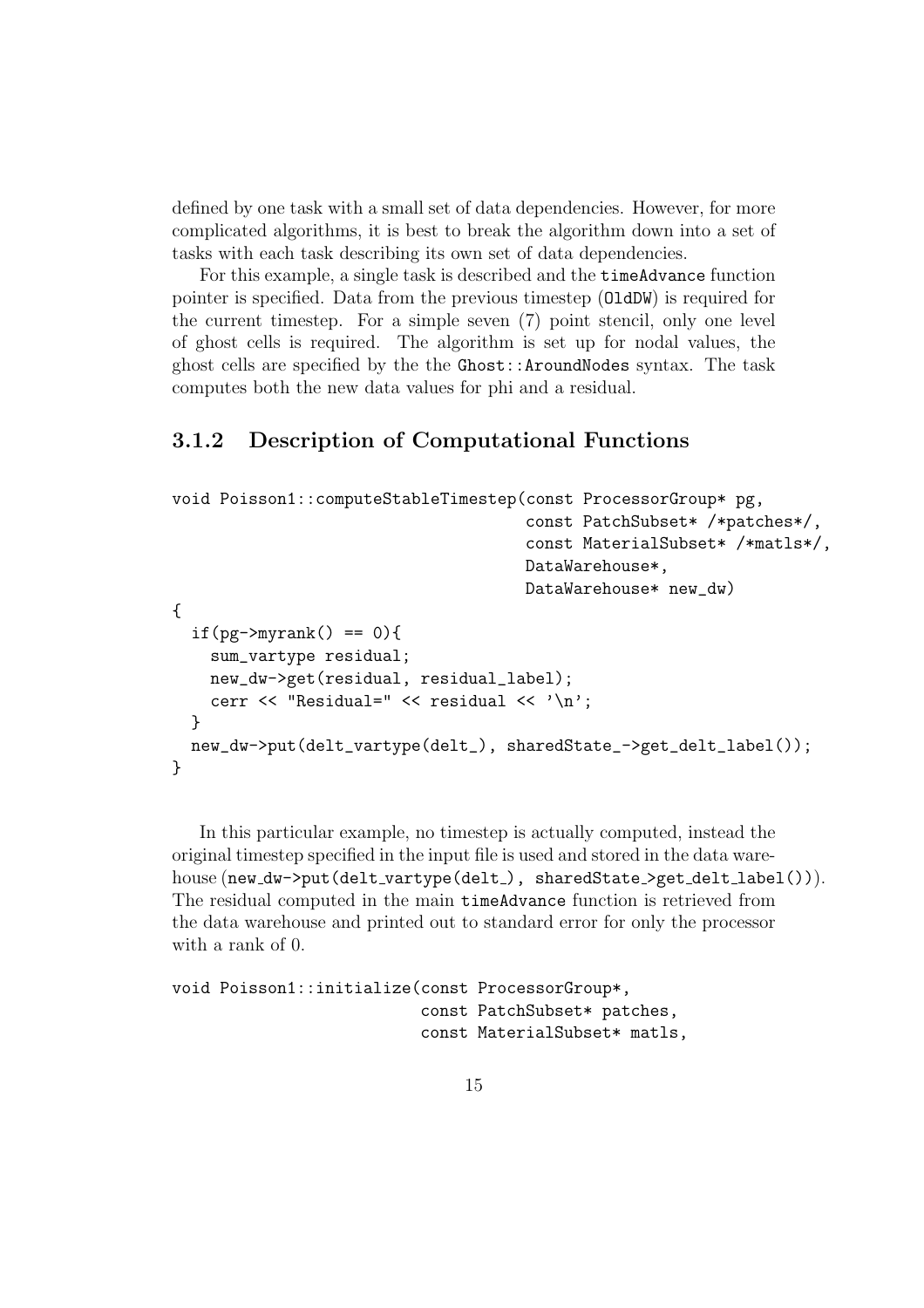```
{
  int matl = 0;
  for(int p=0;p<patches->size();p++){
    const Patch* patch = patches->get(p);
```
The node centered variable (NCVariable<double> phi) has space reserved in the DataWarehouse for the given patch and the given material (int matl = 0;). The phi variable is initialized to 0 for every grid node on the patch.

```
NCVariable<double> phi;
new_dw->allocateAndPut(phi, phi_label, matl, patch);
phi.initialize(0.);
```
The boundary conditions are applied to each face of the compuational domain using the construct given below. In this particular example based on the input file described a bit later, the value of 1.0 is applied to the xminus face. All other faces will have the Phi variable assigned the value of 0.0.

```
for (Patch::FaceType face = Patch::startFace; face <= Patch::endFace;
       face=Patch::nextFace(face)) {
   if (patch->getBCType(face) == Patch::None) {
      int numChildren = patch->getBCDataArray(face)->getNumberChildren(matl);
     for (int child = 0; child < numChildren; child++) {
        Iterator nbound_ptr, nu;
        const BoundCondBase* bcb = patch->getArrayBCValues(face,matl,"Phi",nu,
                                                            nbound_ptr,child);
        const BoundCond<double>* bc =
          dynamic_cast<const BoundCond<double>*>(bcb);
```

```
double value = bc->getValue();
for (nbound_ptr.reset(); !nbound_ptr.done();nbound_ptr++) {
```

```
phi[*nbound_ptr]=value;
```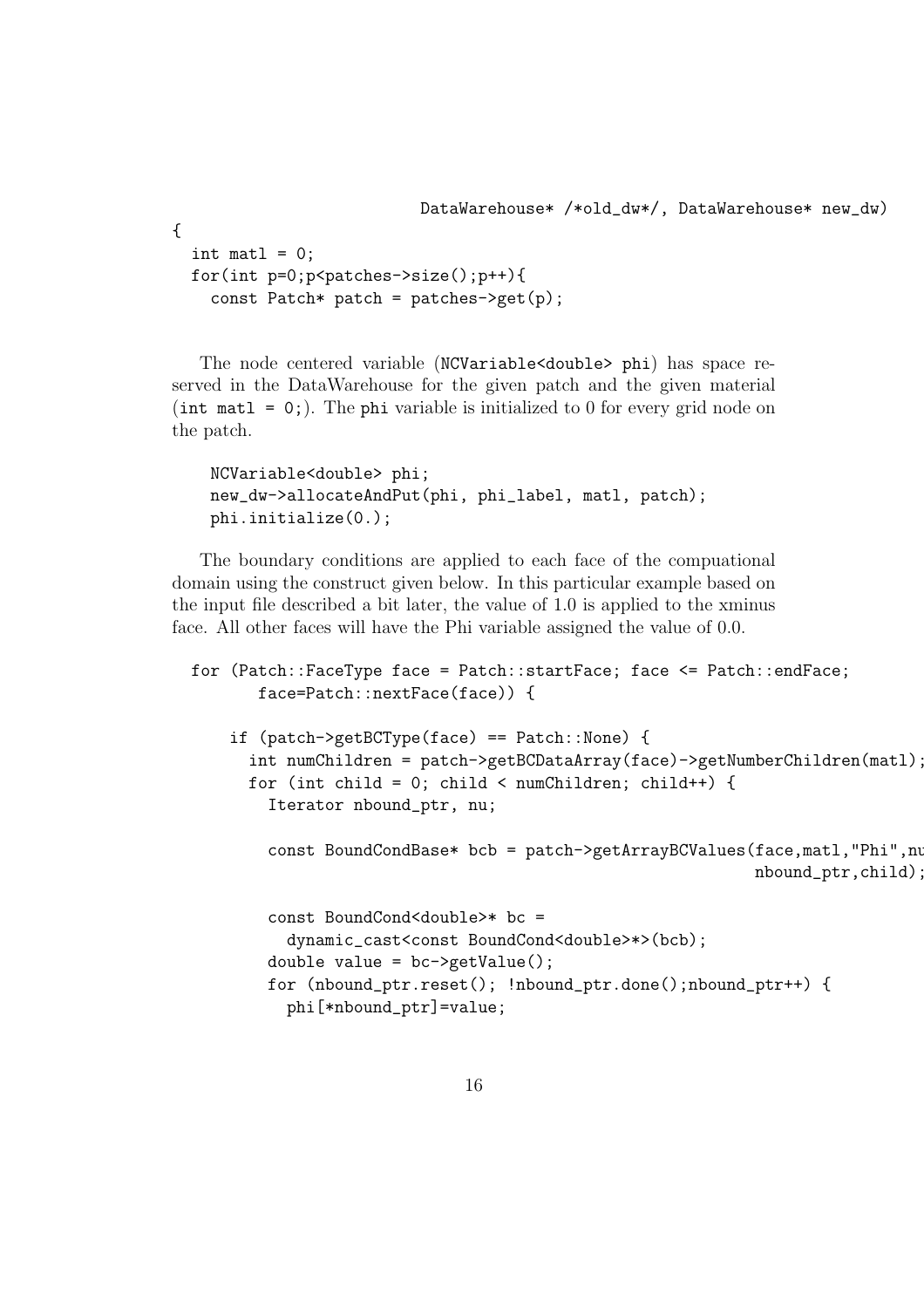```
}
       }
      }
    }
    new_dw->put(sum_vartype(-1), residual_label);
  }
}
```
The initial residual value of -1 is stored at the beginning of the simulation. The main computational algorithm is defined in the timeAdvance func-

tion. The overall algorithm is based on a simple Jacobi iteration step.

```
void Poisson1::timeAdvance(const ProcessorGroup*,
                           const PatchSubset* patches,
                           const MaterialSubset* matls,
                           DataWarehouse* old_dw,
                           DataWarehouse* new_dw)
{
  int matl = 0:
  for(int p=0;p<patches->size();p++){
    const Patch* patch = patches->get(p);
    constNCVariable<double> phi;
```
Data from the previous timestep is retrieved from the data warehouse and copied to the current timestep's phi variable (newphi).

old\_dw->get(phi, phi\_label, matl, patch, Ghost::AroundNodes, 1); NCVariable<double> newphi;

```
new_dw->allocateAndPut(newphi, phi_label, matl, patch);
newphi.copyPatch(phi, newphi.getLowIndex(), newphi.getHighIndex());
```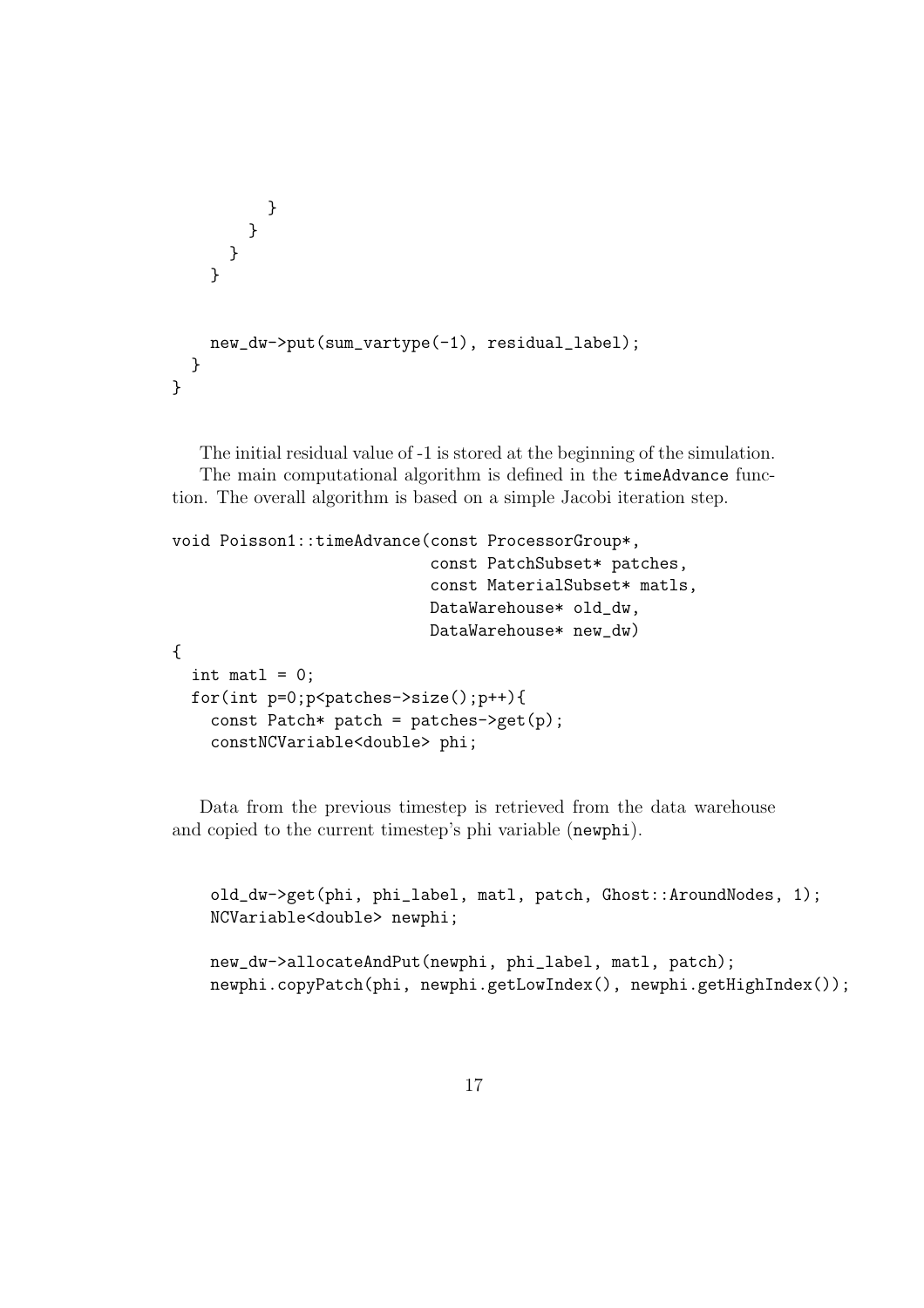The indices for the patch are obtained and altered depending on whether or not the patch's internal boundaries are on the coincident with the grid domain. If the patch boundaries are the same as the grid domain, the boundary values are not overwritten since the lower and upper indices are modified to only specify internal nodal grid points.

```
double residual=0;
IntVector l = patch->getNodeLowIndex__New();
IntVector h = patch\text{-}getNodeHighIndex_{New}();
l += IntVector(patch->getBCType(Patch::xminus) == Patch::Neighbor?0:1,
               patch->getBCType(Patch::yminus) == Patch::Neighbor?0:1,
               patch->getBCType(Patch::zminus) == Patch::Neighbor?0:1);
h - IntVector(patch->getBCType(Patch::xplus) == Patch::Neighbor?0:1,
               patch->getBCType(Patch::yplus) == Patch::Neighbor?0:1,
               patch->getBCType(Patch::zplus) == Patch::Neighbor?0:1);
```
The Jacobi iteration step is applied at each internal grid node. The residual is computed based on the old and new values and stored as a reduction variable (sum vartype) in the data warehouse.

```
//__________________________________
 // Stencil
 for(NodeIterator iter(l, h);!iter.done(); iter++){
   IntVector n = *iter;
   newphi[n]=(1./6)*(phi[n+IntVector(1,0,0)] + phi[n+IntVector(-1,0,0)] +phi[n+IntVector(0,1,0)] + phi[n+IntVector(0,-1,0)] +phi[n+IntVector(0,0,1)] + phi[n+IntVector(0,0,-1)];
   double diff = newphi[n] - phi[n];
   residual += diff * diff;
 }
 new_dw->put(sum_vartype(residual), residual_label);
}
```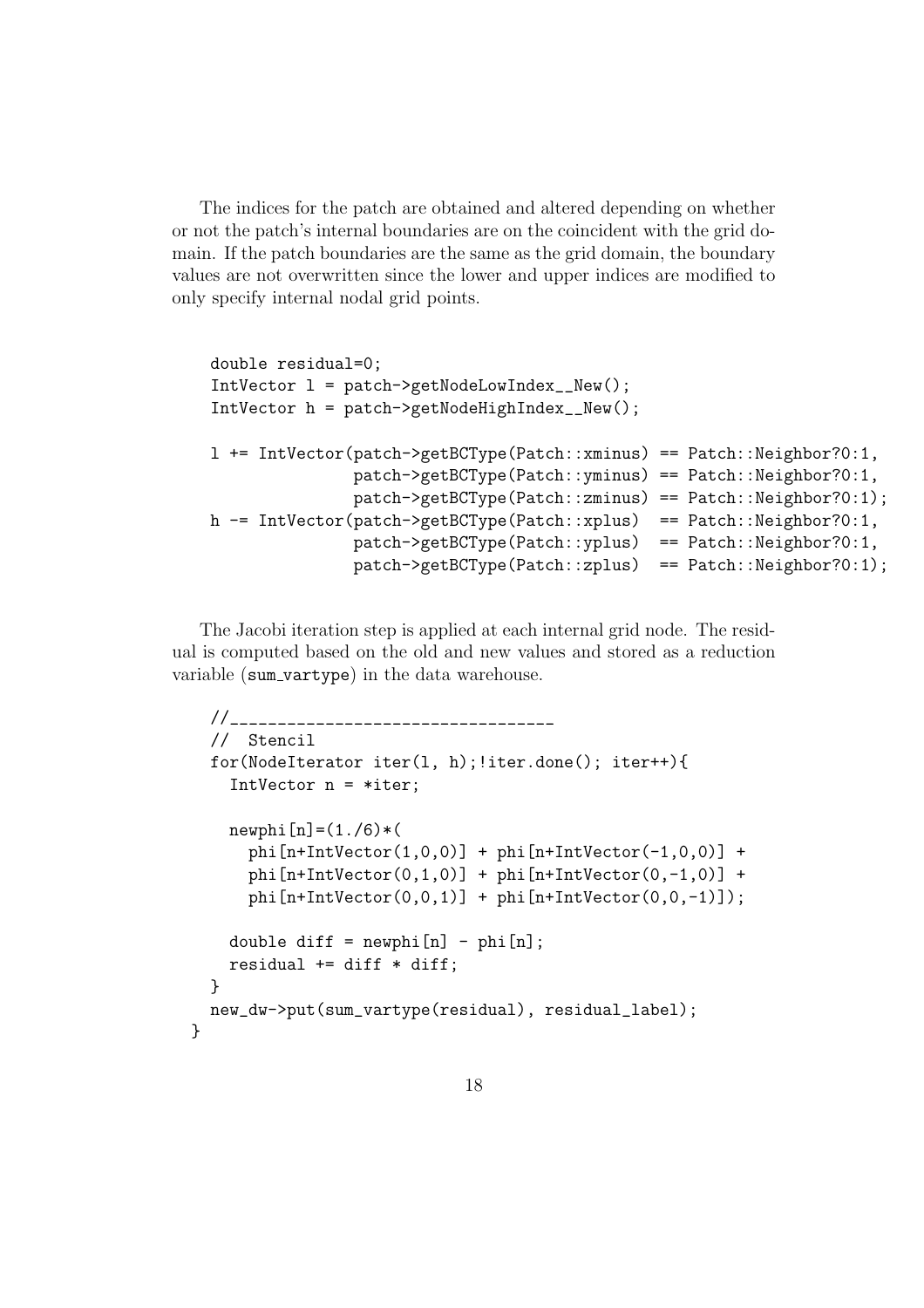The input file that is used to run this example is given below and is given in SCIRun/src/Packages/Uintah/StandAlone/inputs/Examples/poisson1.ups. Relevant sections of the input file that can be modified are found in the <Time> section, and the <Grid> section, specifically, the boundary conditions, the number of patches and the grid resolution.

<Uintah\_specification>

}

```
<Meta>
   <title>Poisson1 test</title>
</Meta>
<SimulationComponent>
    <type> poisson1 </type>
</SimulationComponent>
<!--_________________________________-->
<Time><maxTime> 1.0 </maxTime>
  <initTime> 0.0 </initTime>
  <delt_min> 0.00001 </delt_min>
  <delt_max> 1 </delt_max>
  <max_Timesteps> 100 </max_Timesteps>
 <timestep_multiplier> 1 </timestep_multiplier>
</Time>
<!--_________________________________-->
<DataArchiver>
<filebase>poisson.uda</filebase>
   <outputTimestepInterval>1</outputTimestepInterval>
   \langlesave label = "phi"/>
   \langlesave label = "residual"/>
   <checkpoint cycle = "2" timestepInterval = "1"/>
</DataArchiver>
```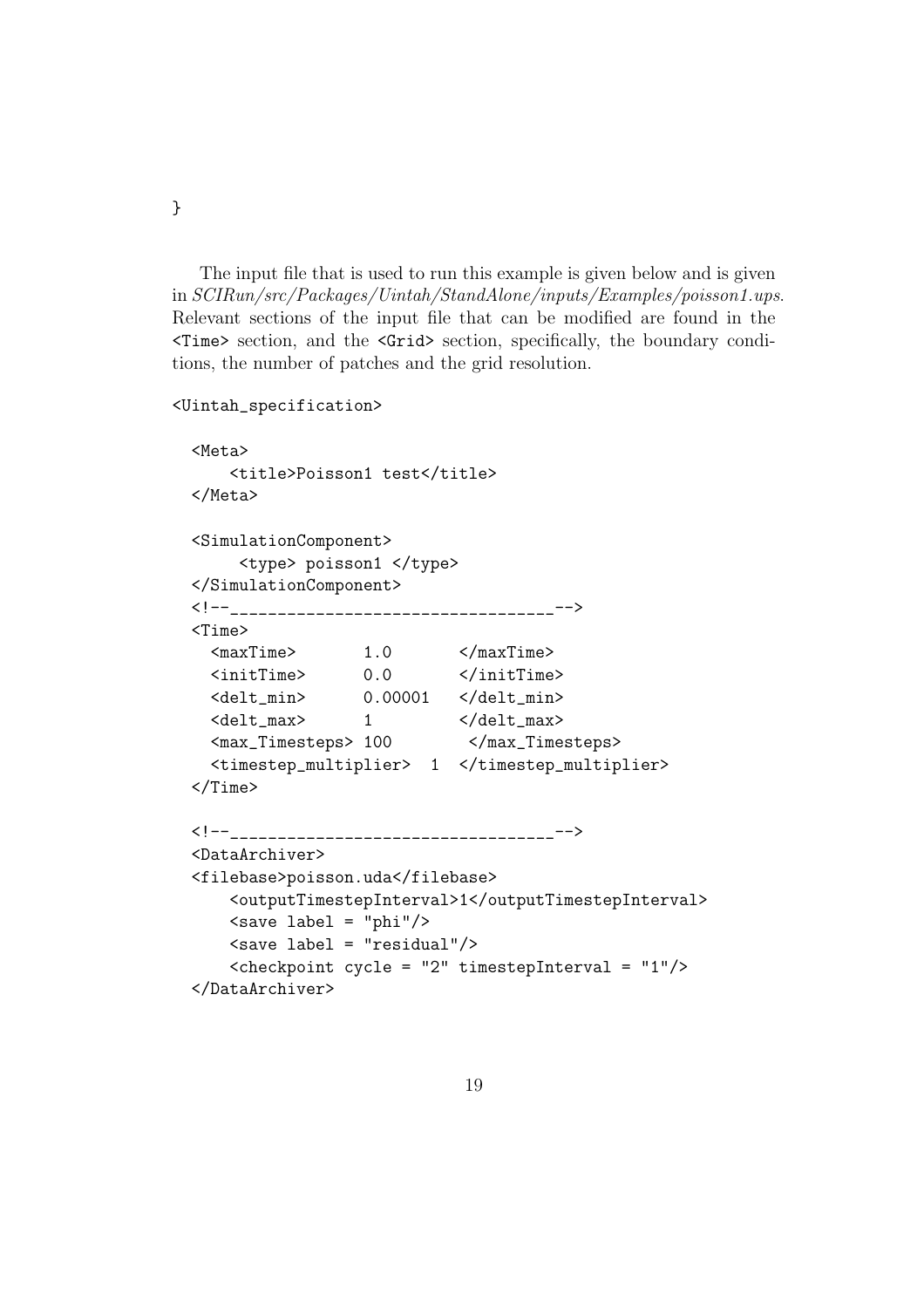```
<!--________________________________-->
<Poisson>
 <delt>.01</delt>
 <maxresidual>.01</maxresidual>
</Poisson>
```

```
<!--_________________________________-->
<Grid>
 <BoundaryConditions>
   \langleFace side = "x-">
     <BCType id = "0" label = "Phi" var = "Dirichlet">
                        <value> 1. </value>
     </BCType>
   </Face>
   \langleFace side = "x+">
     <BCType id = "0" label = "Phi" var = "Dirichlet">
                        <value> 0. </value>
     </BCType>
   </Face>
   \langleFace side = "y-">
     <BCType id = "0" label = "Phi" var = "Dirichlet">
                        <value> 0. </value>
     </BCType>
   </Face>
   <Face side = "y+">
     <BCType id = "0" label = "Phi" var = "Dirichlet">
                        <value> 0. </value>
     </BCType>
   </Face>
   \langleFace side = "z-">
     <BCType id = "0" label = "Phi" var = "Dirichlet">
                        <value> 0. </value>
     </BCType>
   </Face>
   \langleFace side = "z+">
     <BCType id = "0" label = "Phi" var = "Dirichlet">
                         <value> 0. </value>
```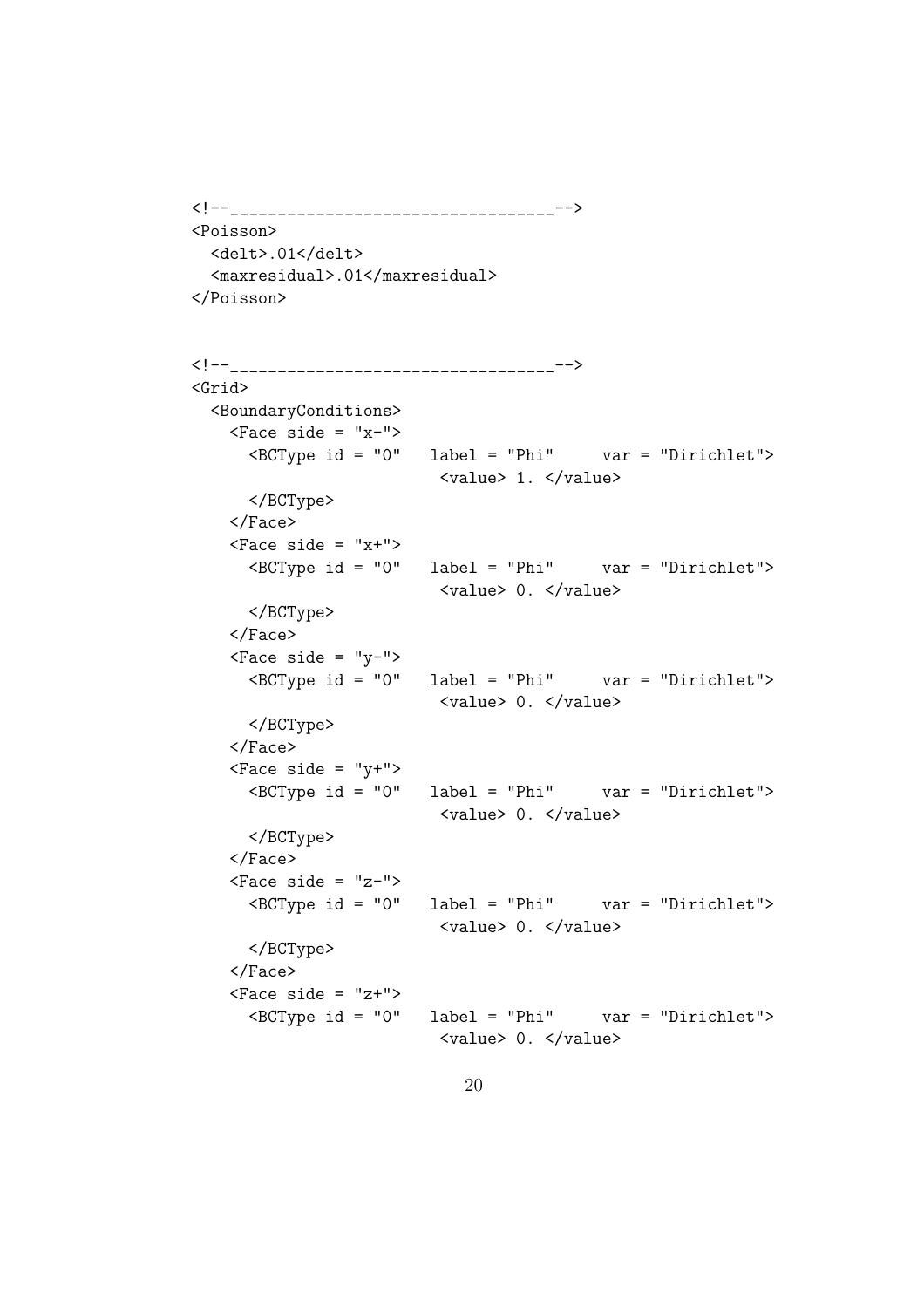```
</BCType>
       </Face>
    </BoundaryConditions>
    <Level>
       <sub>Box</sub> label = "1"></sub>
          <lower> [0,0,0] </lower>
          \langle upper \rangle [1.0,1.0,1.0] \langle upper \rangle<resolution>[50,50,50] </resolution>
          \langle patches> [2,1,1] \langle /patches>
       \langle/Box>
    </Level>
</Grid>
```

```
</Uintah_specification>
```
#### Running the Poisson1 Example

To run the poisson1.ups example,

```
cd ~/SCIRun/dbg/Packages/Uintah/StandAlone/
```
create a symbolic link to the inputs directory:

```
ln -s ~/SCIRun/src/Packages/Uintah/StandAlone/inputs
```
For a single processor run type the following:

sus inputs/Examples/poisson1.ups

For a two processor run, type the following:

```
mpirun -np 2 sus -mpi inputs/Examples/poisson1.ups
```
Changing the number of patches in the poisson1.ups and the resolution, enables you to run a more refined problem on more processors.

ADVICE: For non-AMR problems, it is advised to have at least the same number of patches as processors. You can always have more patches than processors, but you cannot have fewer patches than processors.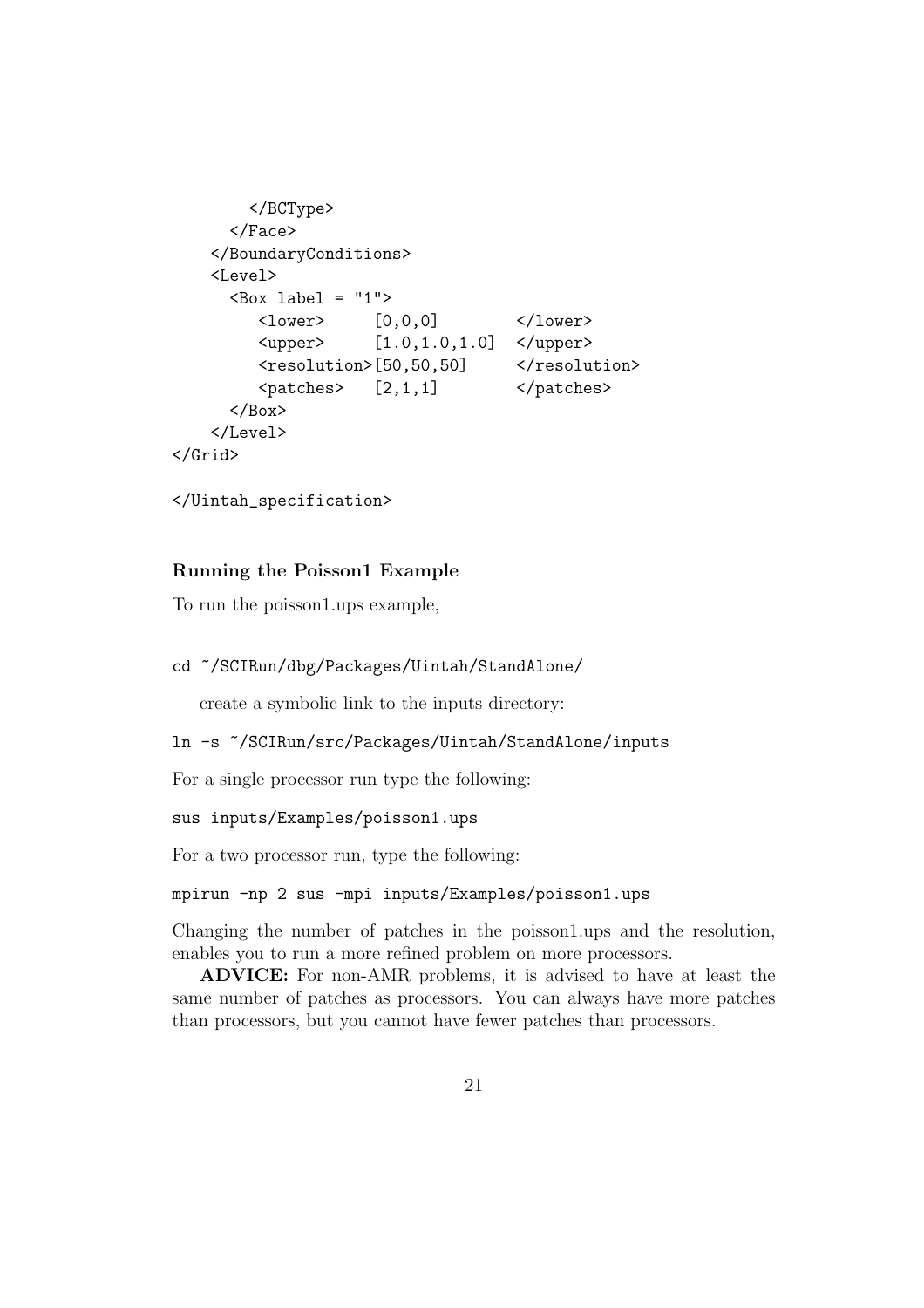### 3.2 Poisson2

The next example also solves the Poisson's equation but instead of iterating in time, the subscheduler feature iterates within a given timestep, thus solving the problem in one timestep. The use of the subcheduler is important for implementing algorithms which solve non-linear problems which require iterating on a solution for each timestep.

The majority of the schedule and computational functions are similar to the *Poisson1* example and are not repeated. Only the revised code is presented with explanations about the new features of Uintah.

```
void Poisson2::scheduleTimeAdvance( const LevelP& level, SchedulerP& sched)
{
  Task* task = scinew Task("timeAdvance",
this, &Poisson2::timeAdvance,
level, sched.get_rep());
  task->hasSubScheduler();
  task->requires(Task::OldDW, phi_label, Ghost::AroundNodes, 1);
  task->computes(phi_label);
  LoadBalancer* lb = sched->getLoadBalancer();
  const PatchSet* perproc_patches = lb->getPerProcessorPatchSet(level);
  sched->addTask(task, perproc_patches, sharedState_->allMaterials());
}
```
Within this function, the task is specified with two additional arguments, the level and the scheduler sched.get rep(). The task must also set the flag that a subscheduler will be used within the scheduling of the various tasks. Similar code to the Poisson1 example is used to specify what data is required and computed during the actual task execution. In addition, a loadbalancer component is required to query the patch distribution for each level of the grid. The task is then added to the top level scheduler with the requisite information, i.e. patches and materials.

The actual implementation of the timeAdvance function is also different from the Poisson1 example. The code is specified below with text explaining the use of the subscheduler. The new feature of the subscheduler shows the creation of a the iterate task within the subscheduler. This task will perform the actual Jacobi iteration for a given timestep.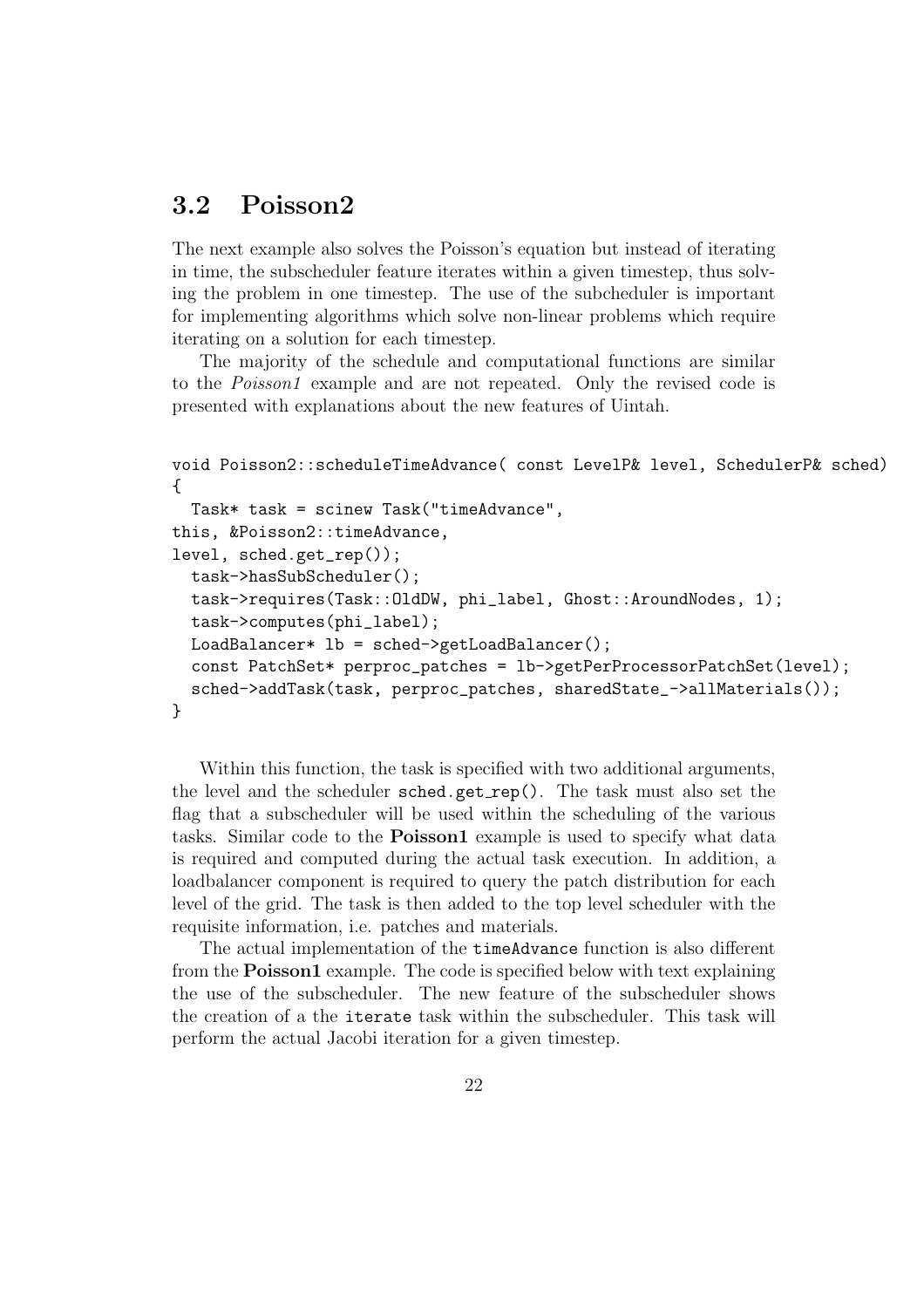```
void Poisson2::timeAdvance(const ProcessorGroup* pg,
const PatchSubset* patches,
const MaterialSubset* matls,
DataWarehouse* old_dw, DataWarehouse* new_dw,
LevelP level, Scheduler* sched)
{
```
The subscheduler is instantiated and initialized.

```
SchedulerP subsched = sched->createSubScheduler();
subsched->initialize();
GridP grid = level \rightarrow getGrid();
```
An iterate task is created and added to the subscheduler. The typical computes and requires are specified for a 7 point stencil used in Jacobi iteration scheme with one layer of ghost cells. The new task is added to the subscheduler. A residual variable is only computed within the subscheduler and not passed back to the main scheduler. This is in contrast to the phi variable which was specified in scheduleTimeAdvance in the computes, as well as being specified in the computes for the subscheduler. Any variables that are only computed and used in an iterative step of an algorithm do not need to be added to the dependency specification for the top level task.

```
// Create the tasks
 Task* task = scinew Task("iterate",
this, &Poisson2::iterate);
  task->requires(Task::OldDW, phi_label, Ghost::AroundNodes, 1);
  task->computes(phi_label);
  task->computes(residual_label);
  subsched->addTask(task, level->eachPatch(), sharedState_->allMaterials());
```
The subscheduler has its own data wharehouse that is separate from the top level's scheduler's data warehouse. This data warehouse must be initialized and any data from the top level's data warehouse must be passed to the subscheduler's version. This data resides in the data warehouse position NewDW.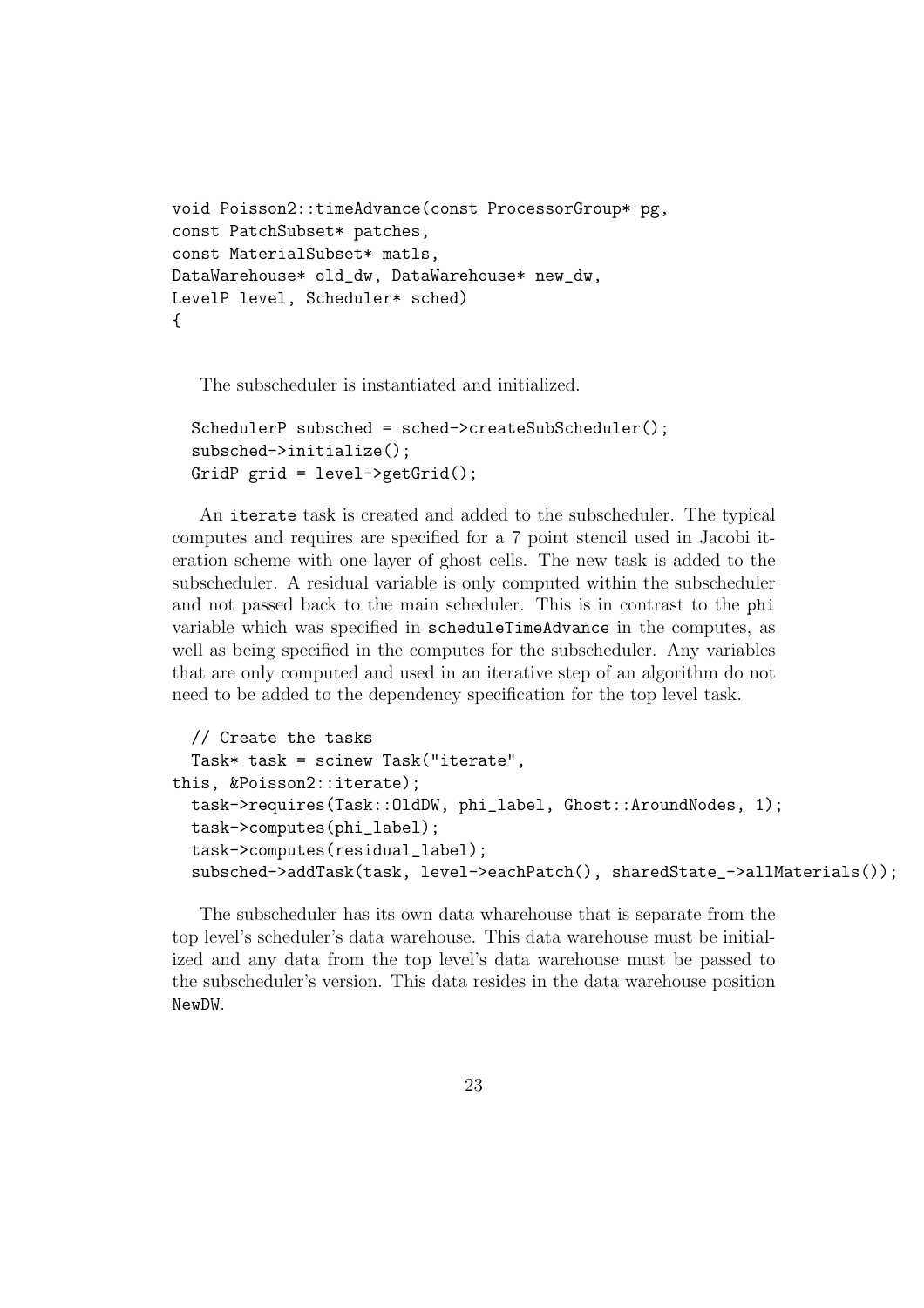```
// Compile the scheduler
subsched->advanceDataWarehouse(grid);
subsched->compile();
int count = 0;
double residual;
subsched->get_dw(1)->transferFrom(old_dw, phi_label, patches, matls);
```
Within each iteration, the following must occur for the subscheduler: the data warehouse's new data must be moved to the OldDW position, since any new values will be stored in NewDW and the old values cannot be overwritten. The OldDW is referred to in the subscheduler via the subsched- $>$ get\_dw(0) and the NewDW is referred to in the subscheduler via subsched->get\_dw(1). Once the iteration is deemed to have met the tolerance, the data from the subscheduler is transferred to the scheduler's data warehouse.

```
// Iterate
do {
  subsched->advanceDataWarehouse(grid);
  subsched->get_dw(0)->setScrubbing(DataWarehouse::ScrubComplete);
  subsched->get_dw(1)->setScrubbing(DataWarehouse::ScrubNonPermanent);
  subsched->execute();
  sum_vartype residual_var;
  subsched->get_dw(1)->get(residual_var, residual_label);
  residual = residual_var;
  if(pg->myrank() == 0)
    cerr \langle\langle "Iteration " \langle\langle count++ \langle\langle ", residual=" \langle\langle residual \langle\langle \cdot \rangle \rangle";
} while(residual > maxresidual_);
new_dw->transferFrom(subsched->get_dw(1), phi_label, patches, matls);
```
The iteration cycle is identical to **Poisson1**'s timeAdvance algorithm using Jacobi iteration with a 7 point stencil. Refer to the discussion about the algorithm implementation in the **Poisson1** description.

}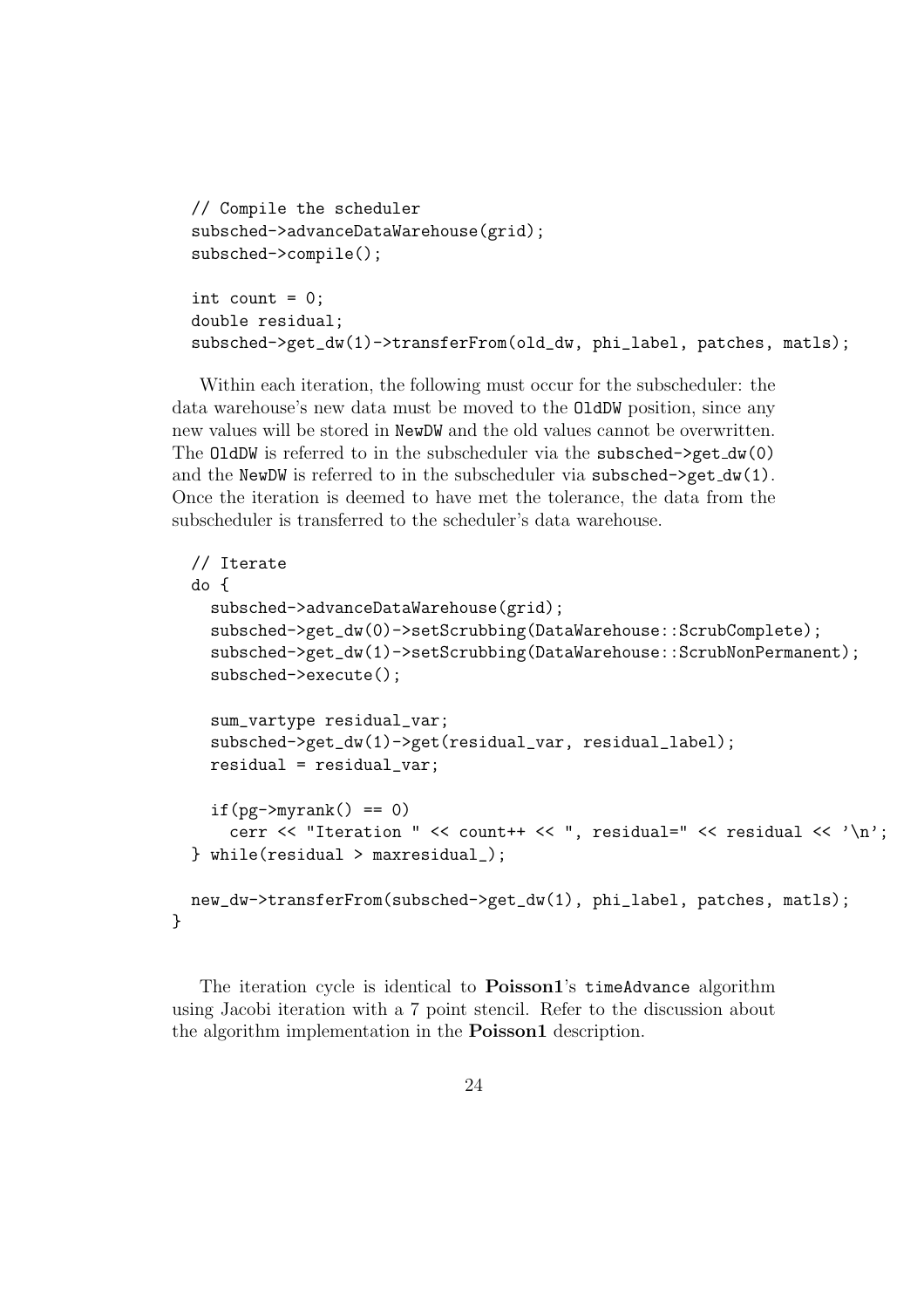```
void Poisson2::iterate(const ProcessorGroup*,
    const PatchSubset* patches,
    const MaterialSubset* matls,
    DataWarehouse* old_dw, DataWarehouse* new_dw)
{
  for(int p=0; p< patches -> size(); p++){
    const Patch* patch = patches-> get(p);
    for(int m = 0; m m \frac{m \times m}{m \times 1}; m \times 1int matl = maths \rightarrow get(m);
      constNCVariable<double> phi;
      old_dw->get(phi, phi_label, matl, patch, Ghost::AroundNodes, 1);
      NCVariable<double> newphi;
      new_dw->allocateAndPut(newphi, phi_label, matl, patch);
      newphi.copyPatch(phi, newphi.getLow(), newphi.getHigh());
      double residual=0;
      IntVector l = patch->getNodeLowIndex__New();
      IntVector h = patch->getNodeHighIndex__New();
      l += IntVector(patch->getBCType(Patch::xminus) == Patch::Neighbor?0:1,
  patch->getBCType(Patch::yminus) == Patch::Neighbor?0:1,
  patch->getBCType(Patch::zminus) == Patch::Neighbor?0:1);
      h -= IntVector(patch->getBCType(Patch::xplus) == Patch::Neighbor?0:1,
  patch->getBCType(Patch::yplus) == Patch::Neighbor?0:1,
  patch->getBCType(Patch::zplus) == Patch::Neighbor?0:1);
      for(NodeIterator iter(l, h);!iter.done(); iter++){
newphi[*iter]=(1./6)*(phi[*iter+IntVector(1,0,0)]+phi[*iter+IntVector(-1,0,0)]+
phi[*iter+IntVector(0,1,0)]+phi[*iter+IntVector(0,-1,0)]+
phi[*iter+IntVector(0,0,1)]+phi[*iter+IntVector(0,0,-1)]);
double diff = newphi[*iter]-phi[*iter];
residual += diff*diff;
      }
      new_dw->put(sum_vartype(residual), residual_label);
    }
  }
}
```

```
The input file /SCIRun/src/Packages/Uintah/StandAlone/inputs/Ex-
```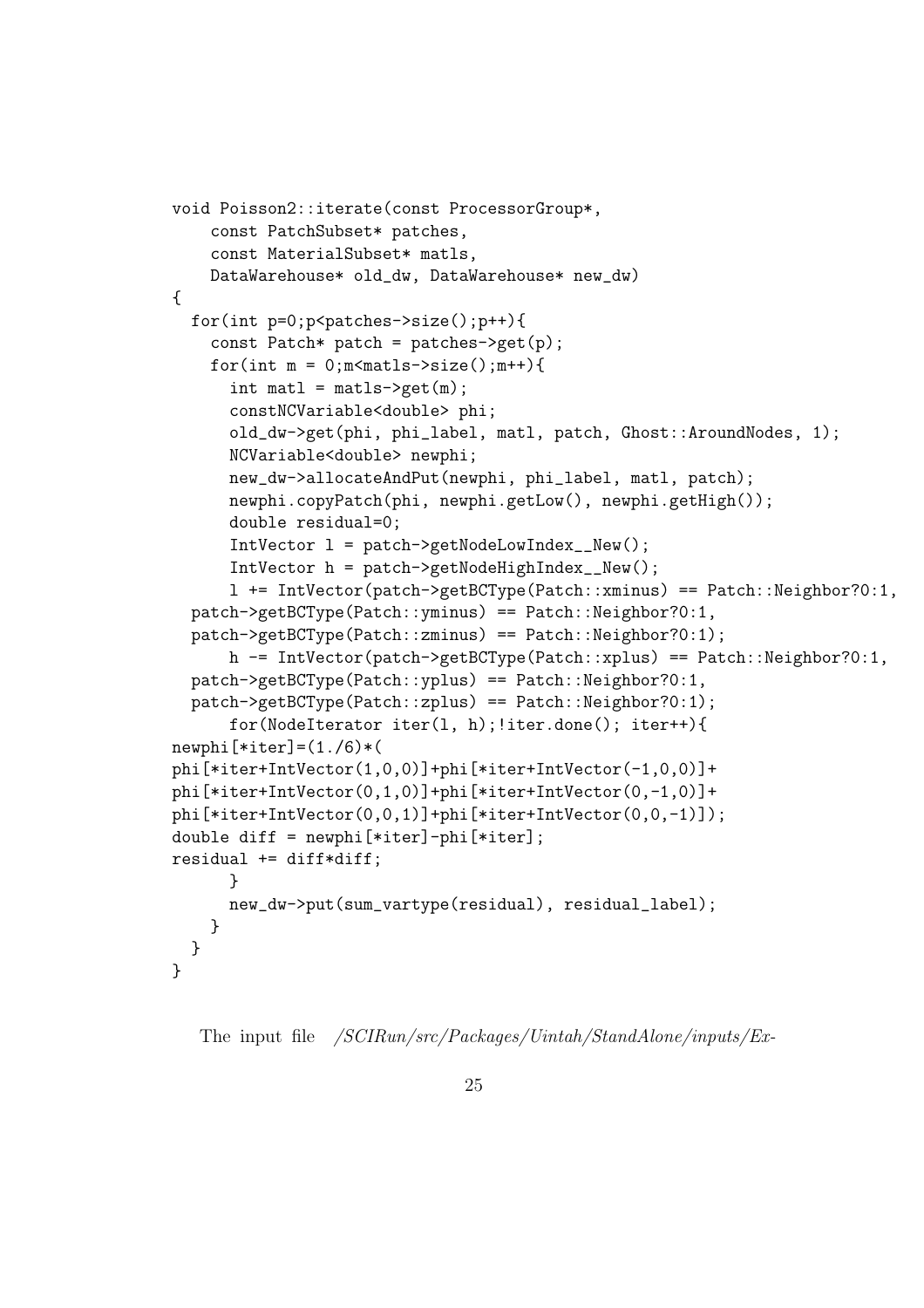amples/poisson2.ups is very similar to the poisson1.ups file shown above. The only additional tag that is used is the  $\alpha$  axresidual specifying the tolerance within the iteration performed in the subscheduler.

To run the poisson2 input file execute the following in the  $/SCIRun/d$ bg/Packages/Uintah/StandAlone directory:

sus inputs/Examples/poisson2.ups

### 3.3 Burger

In this example, the inviscid Burger's equation is solved in three dimensions:

 $du/dt = -u du/dx$ 

with the following initial conditions:

 $u = sin(pi x) + sin(2pi y) + sin(3pi z)$ 

using Euler's method to advance in time. The majority of the code is very similar to the Poisson1 example code with the differences shown below.

The initialization of the grid values for the unknown variable, u, is done at every grid node using the NodeIterator construct. The x,y,z values for a given grid node is determined using the function, patch->getNodePosition(n), where n is the nodal index in i,j,k space.

```
void Burger::initialize(const ProcessorGroup*,
                         const PatchSubset* patches,
                         const MaterialSubset* matls,
                         DataWarehouse*,
                         DataWarehouse* new_dw)
{
  int matl = 0;
  for(int p=0; p<|patches-&gt;size(),p++){}const Patch* patch = patches->get(p);
    NCVariable<double> u;
    new_dw->allocateAndPut(u, u_label, matl, patch);
```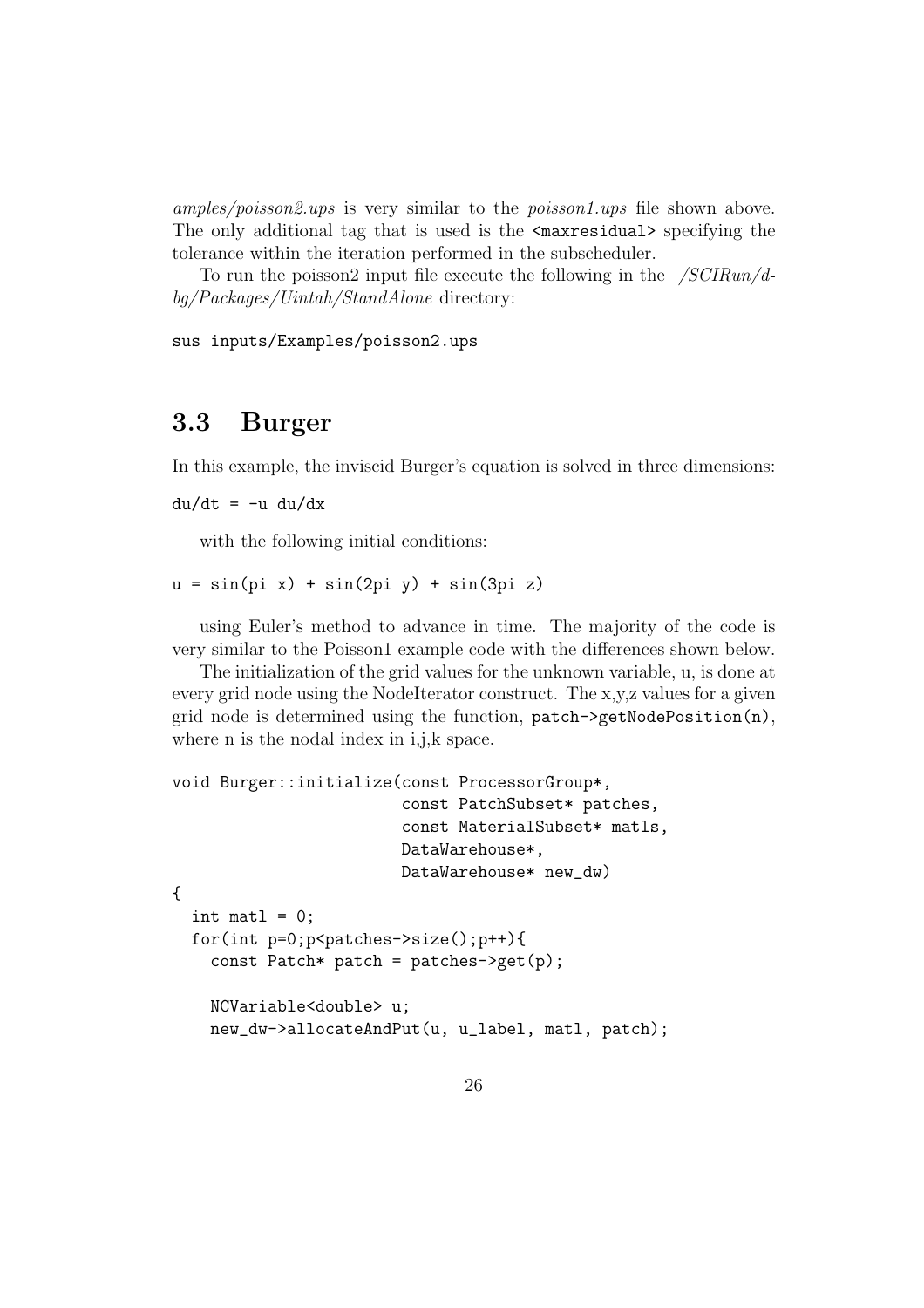```
//Initialize
    // u = sin( pi*x ) + sin( pi*2*y ) + sin(pi*3z )
    IntVector l = patch->getNodeLowIndex__New();
    IntVector h = patch->getNodeHighIndex__New();
    for( NodeIterator iter=patch->getNodeIterator__New(); !iter.done(); iter++
      IntVector n = *iter;
      Point p = patch-}\nodePosition(n);u[n] = sin( p.x() * 3.14159265358 ) + sin( p.y() * 2*3.14159265358 ) + s}
 }
}
```
The timeAdvance function is quite similar to the Poisson1's timeAdvance routine. The relavant differences are only shown.

```
void Burger::timeAdvance(const ProcessorGroup*,
                         const PatchSubset* patches,
                         const MaterialSubset* matls,
                         DataWarehouse* old_dw,
                         DataWarehouse* new_dw)
{
  int matl = 0;
  //Loop for all patches on this processor
  for(int p=0;p<patches->size();p++){
    const Patch* patch = patches->get(p);
  . . . . .
```
The grid spacing and timestep values are stored.

```
// dt, dxVector dx = patch->getLevel()->dCell();
delt_vartype dt;
old_dw->get(dt, sharedState_->get_delt_label());
```
. . . . .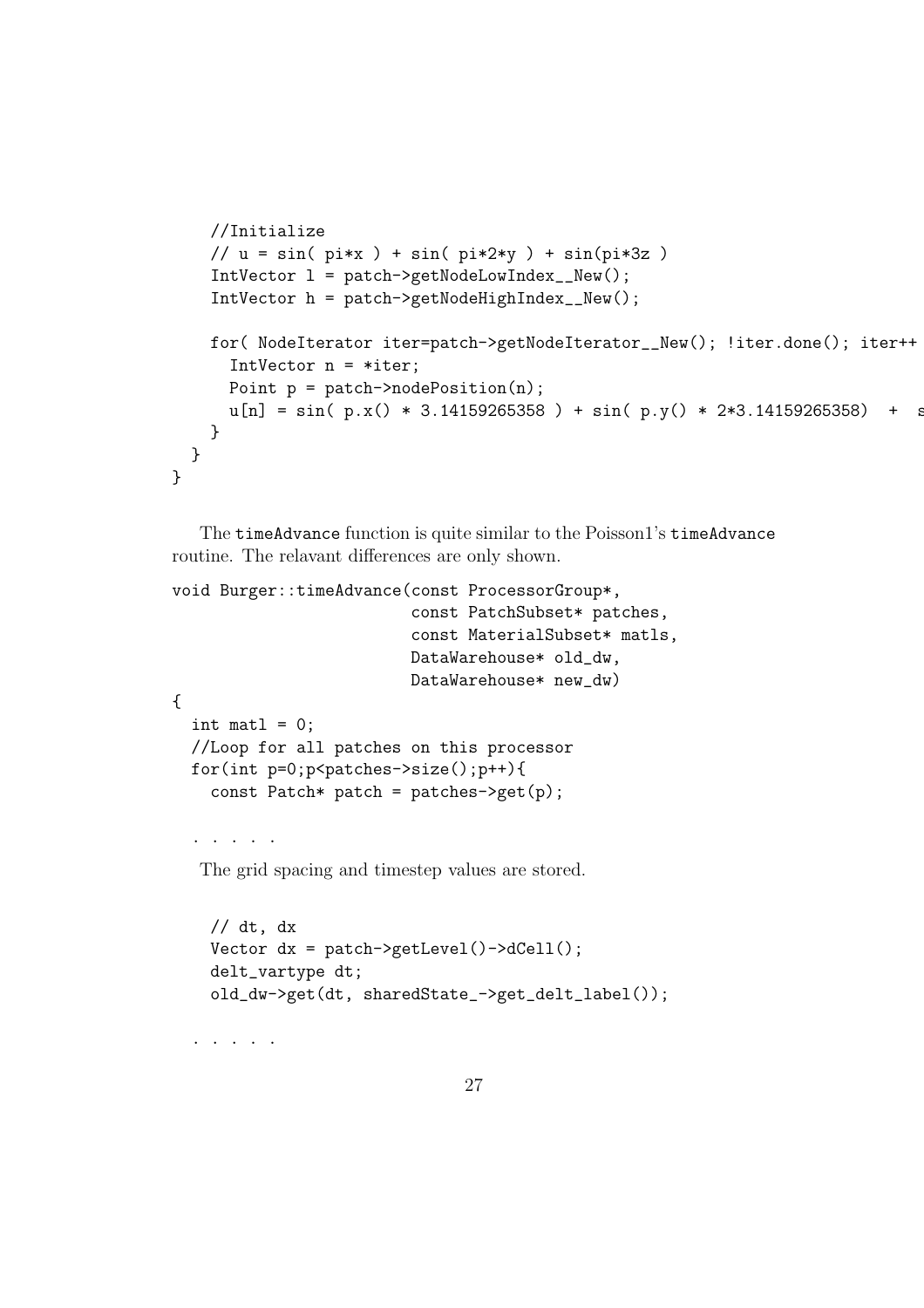Refer to the description in Poisson1 about the specification of the NodeIterator limits. The Euler algorithm is applied to solve the ordinary differential equation in time.

```
//Iterate through all the nodes
for(NodeIterator iter(l, h);!iter.done(); iter++){
 IntVector n = *iter;
 double dudx = (u[n+IntVector(1,0,0)] - u[n-IntVector(1,0,0)]) /(2.0 * dx.
 double dudy = (u[n+IntVector(0,1,0)] - u[n-IntVector(0,1,0)]) /(2.0 * dx.
 double dudz = (u[n+IntVector(0,0,1)] - u[n-IntVector(0,0,1)]) /(2.0 * dx.
 double du = - u[n] * dt * (dudx + dudy + dudz);
 new_u[n] = u[n] + du;}
```
Zero flux Neumann boundary conditions are applied to the node points on each of the grid faces.

```
//__________________________________
// Boundary conditions: Neumann
// Iterate over the faces encompassing the domain
vector<Patch::FaceType>::const_iterator iter;
vector<Patch::FaceType> bf;
patch->getBoundaryFaces(bf);
for (iter = bf.begin(); iter != bf.eand(); ++iter){
  Patch::FaceType face = *iter;
  IntVector axes = patch->faceAxes(face);
  int P_{air} = axes[0]; // find the principal dir of that face
  IntVector offset(0,0,0);
  if (face == Patch::xminus || face == Patch::yminus || face == Patch::zmin
    offset[P\_dir] += 1;}
  if (face == Patch::xplus || face == Patch::yplus || face == Patch::zplus){
    offset[P\_dir] -= 1;
  }
```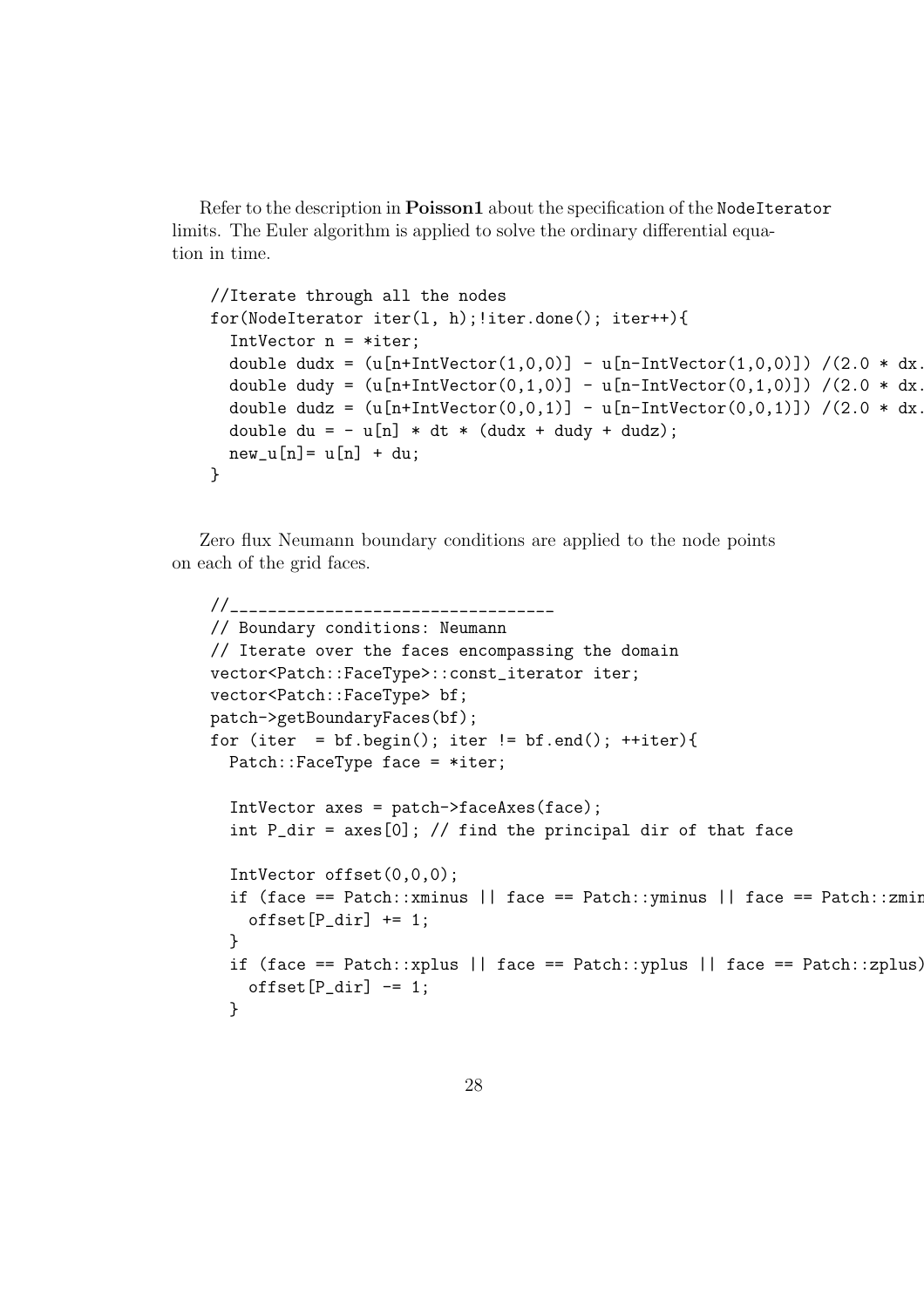```
Patch::FaceIteratorType FN = Patch::FaceNodes;
      for (CellIterator iter = patch->getFaceIterator__New(face,FN); !iter.done(
        IntVector n = *iter;new_u[n] = new_u[n + offset];}
   }
  }
}
```
The input file for the Burger (burger.ups) problem is very similar to the poisson1.ups with the addition, that the timestep increment used in the timeAdvance is quite small, 1.e-4 for stability reasons.

To run the Burger input file execute the following in the  $/SCIRun/dbg/$ -Packages/Uintah/StandAlone directory:

sus inputs/Examples/burger.ups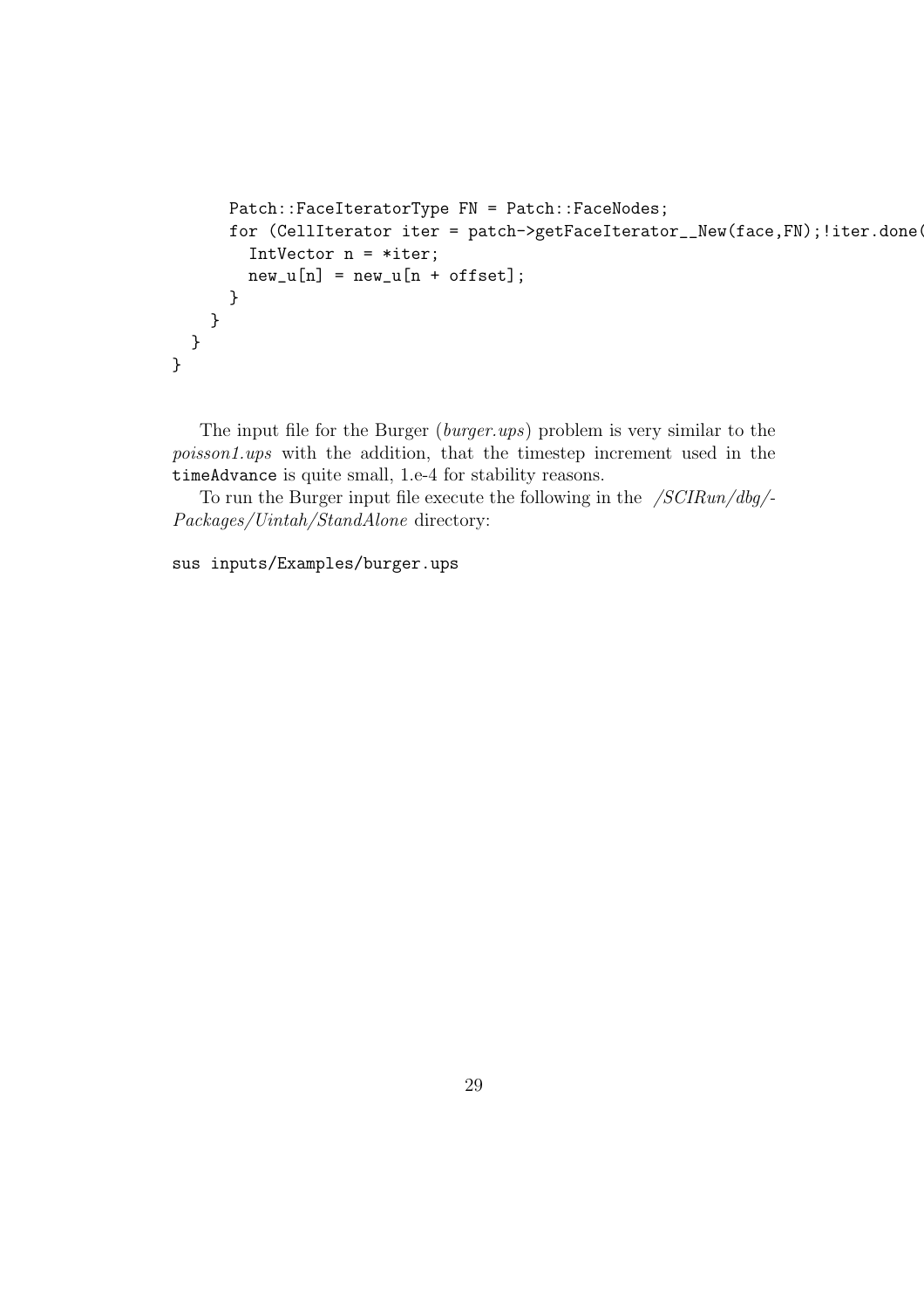### Chapter 4

# Specifying Boundary Conditions

The input file has a section under the tag BoundaryConditions with the following format:

```

   <BCType id = "0" label = "Phi" var = "Dirichlet">
        <value> 0. </value>
   </BCType>
</Face>
```
The id stands for the material number and can be either an integer starting from 0 or it can be set to all. The label denotes the string variable name that is actually specified in the algorithmic section of the component and will be further described below. The var is usually either Dirichlet or Neumann, but it is really up to the algorithmic component to describe how the boundary condition is applied. Finally, there is the value tag that can either be a floating point value or a vector value specified in the following manner, [0.,0.,0.]

Typically within the application of the boundary conditions, different routines are derived based on a Neumann or Dirichlet boundary condition. A common way of applying the boundary conditions and described below in the following code snippet is to loop over all the faces. Then check to see if a patch face is not on the interior ( $getBCType(face) ==$  Patch::None), then retrieve the actual boundary condition information.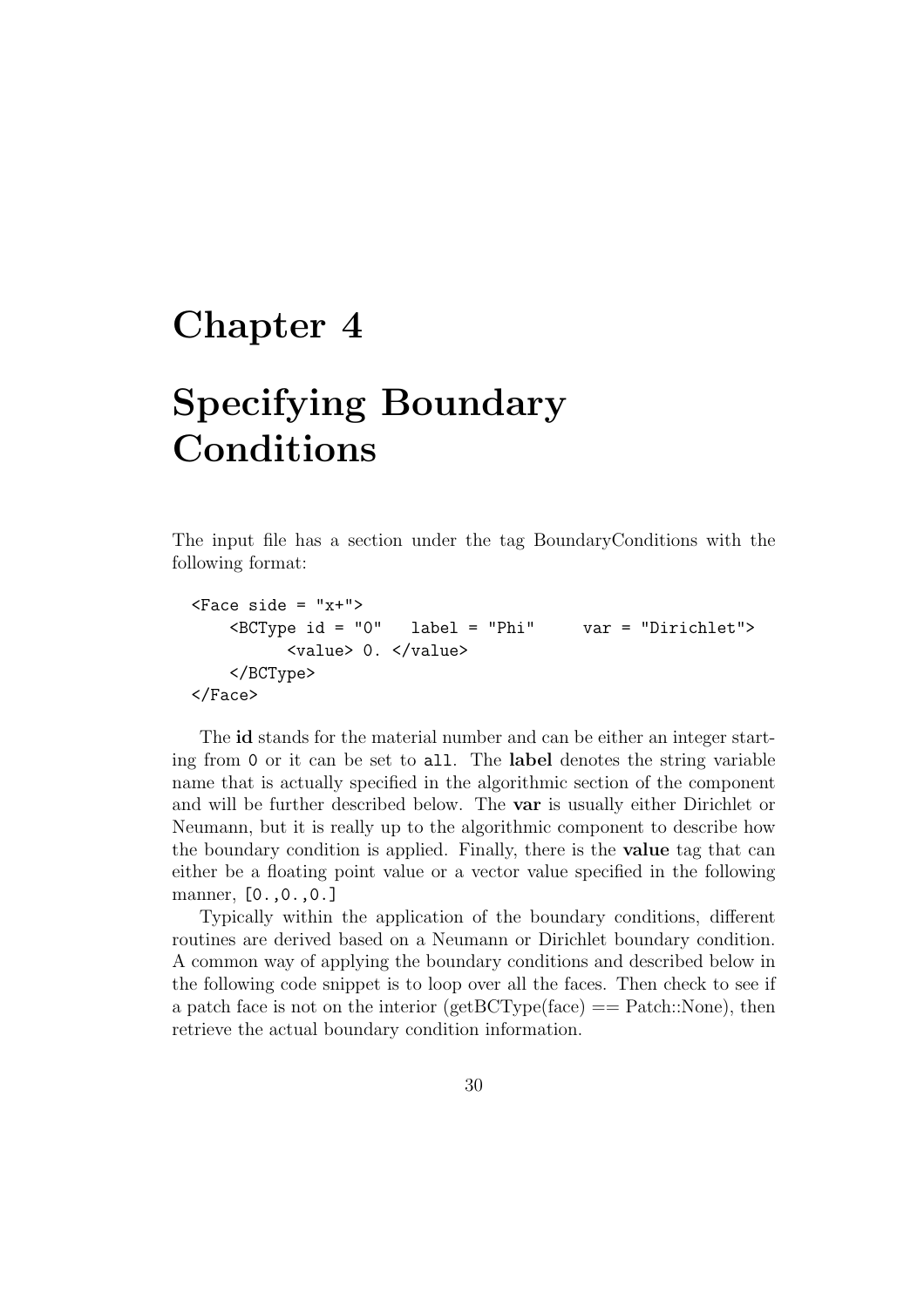Within each face, boundary conditions may be assigned as the composition of various geometry regions. The most common configuration is the side shown above. However, one can assign boundary conditions that would approximate an inlet or outlet condition, that is a circle within a side given as:

```
\langleFace side = "x+">
      <BCType id = "0" label = "Phi" var = "Dirichlet">
            <value> 0. </value>
      </BCType>
  </Face>
\langleFace cirlce = "x+" origin = "0 0 0" radius = "1.0">
      <BCType id = "0" label = "Phi" var = "Dirichlet">
            <value> 0. </value>
      </BCType>
  </Face>
```
With situations such as this, the application code must loop over all of the geometry regions denoted by the following.

```
int numChildren =
 patch->getBCDataArray(face)->getNumberChildren(matl);
for (int child = 0; child < numChildren; child++) {
```

```
for (Patch::FaceType face = Patch::startFace; face <= Patch::endFace;
          face=Patch::nextFace(face)) {
```

```
if (patch->getBCType(face) == Patch::None) {
  int numChildren =
    patch->getBCDataArray(face)->getNumberChildren(matl);
 for (int child = 0; child < numChildren; child++) {
    Iterator nbound_ptr, nu;
```

```
const BoundCondBase* bcb = patch->getArrayBCValues(face,matl,"Phi",
```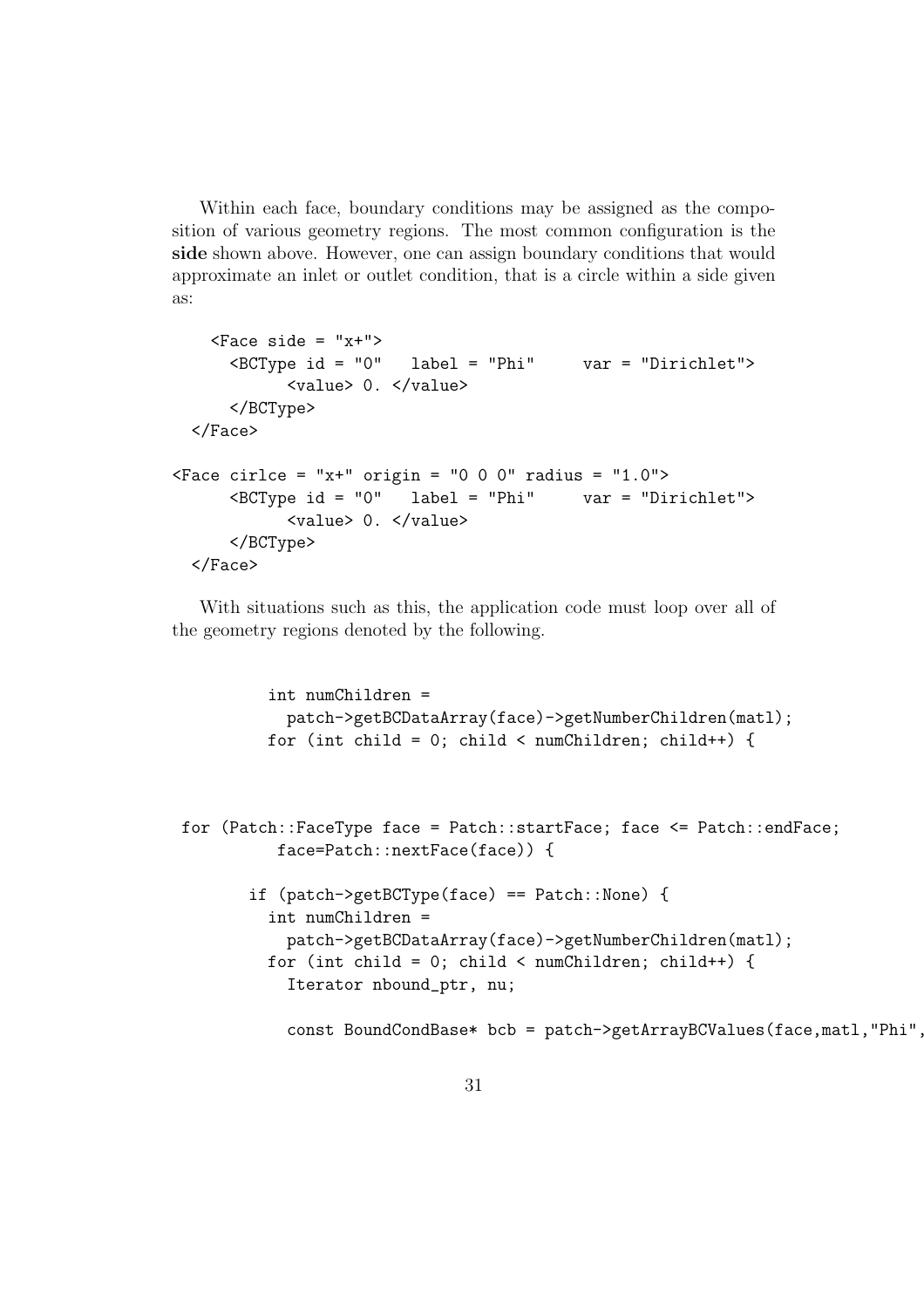```
const BoundCond<double>* bc =
           dynamic_cast<const BoundCond<double>*>(bcb);
         double value = bc->getValue();
         string type = bc->getType();
         if (type == "Dirichlet")
            for (nbound_ptr.reset(); !nbound_ptr.done();nbound_ptr++)
                phi[*nbound_ptr]=value;
      }
  }
}
```
nu,nbound\_ptr,

child);

Within each face, an Iterator is returned that contains the list of cells and nodes that must be visited with the boundary conditions. In the above example, the nodal boundary points are returned and are subsequently used to apply the Dirichlet boundary conditions. In the above example, the nu is used to denote the not-used cell iterator. However, if the algorithm were cell-centered, a snippet of code would look like this:

> Iterator cells,nodes; const BoundCondBase\* bcb = patch->getArrayBCValues(face,matl,"Phi",cells, nodes,child); for (cells.reset(); !cells.done();cells++) phi[\*cells] = value;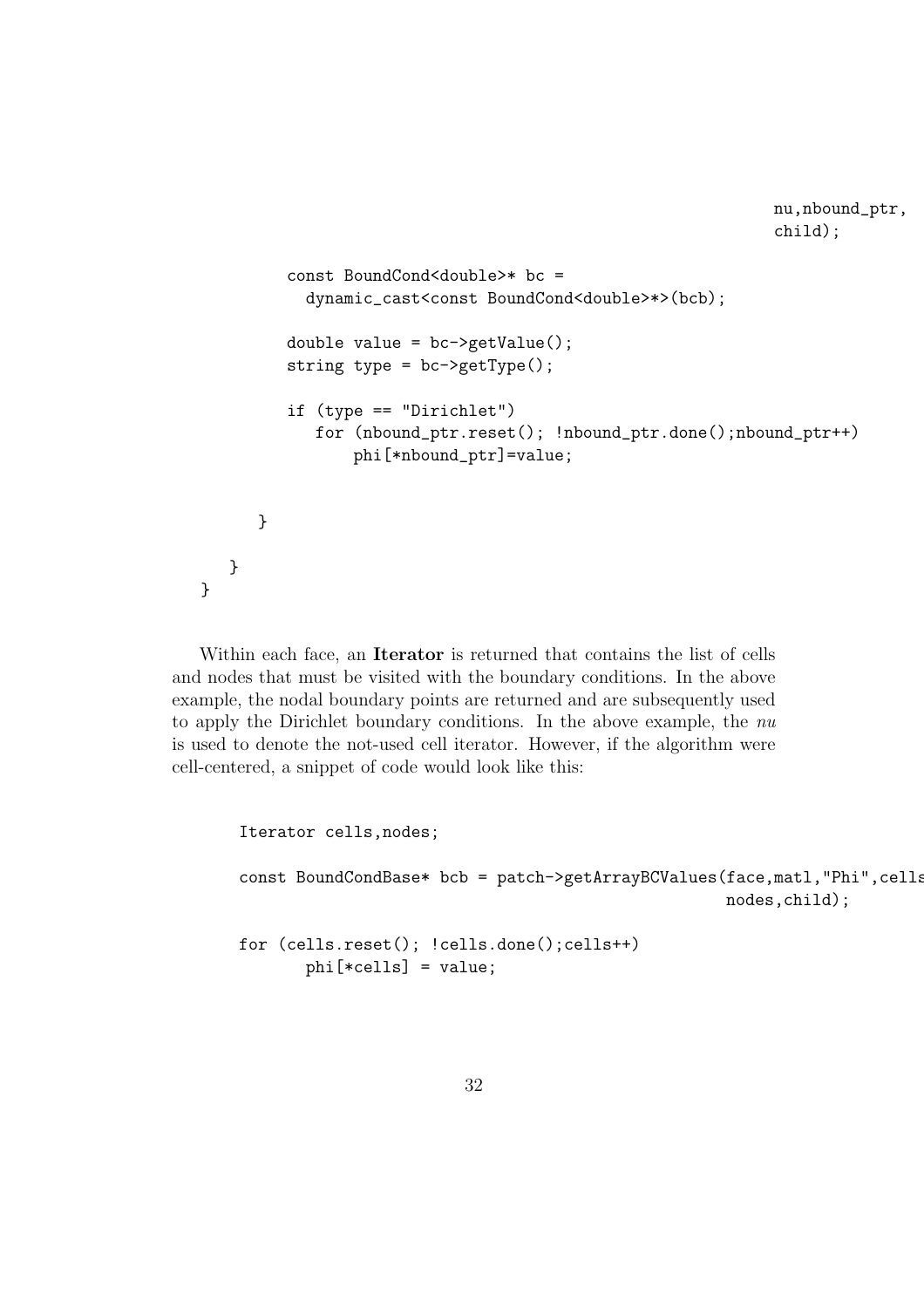# Chapter 5

# Input File Specification

The Uintah framework uses xml input files to specify the various parameters required in any simulation component. The application developer is free to use any tags to specify the data needed by the simulation. The essential tags that are required by Uintah include the following:

<Uintah\_specification>

<SimulationComponent>

<Time>

<DataArchiver>

<Grid>

The poisson1.ups file (found in /inputs/Examples/poisson1.ups) is examined closely to illustrate essential features of what each of the above tags mean and any subsequent tags that required to fill out the problem description.

Each input file must contain the tag Uintah specification and within this tag each of the major tags are specified including SimulationComponent, Time, DataArchiver, and Grid.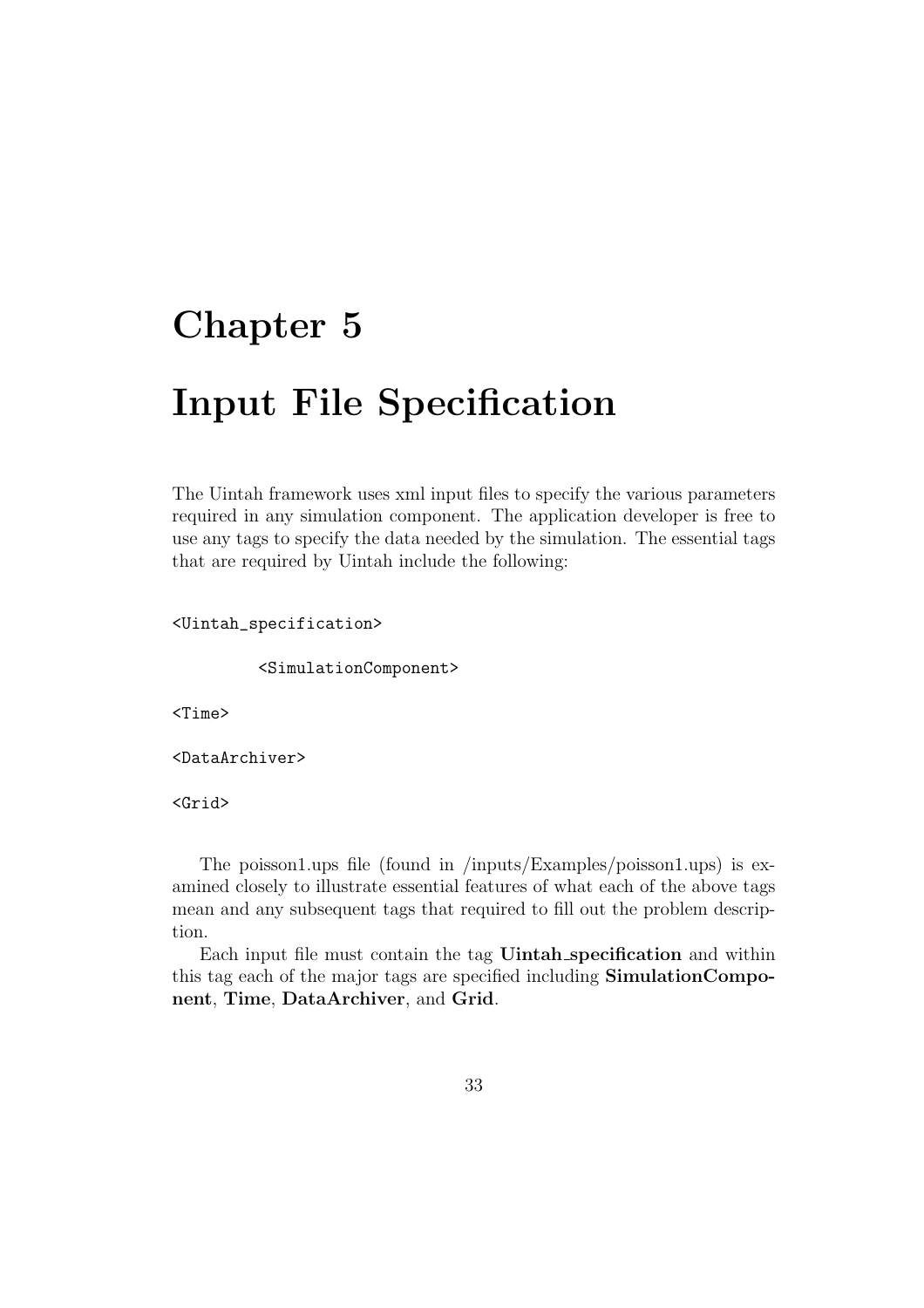<Uintah\_specification>

<SimulationComponent> <type> poisson1 </type> </SimulationComponent>

The SimulationComponent indicates which component is called from the many components that are a part of the Uintah framework.

| $<$ Time $>$                                |         |                            |
|---------------------------------------------|---------|----------------------------|
| <maxtime></maxtime>                         | 1.0     | $\frac{2}{\text{maxTime}}$ |
| <inittime></inittime>                       | 0.0     |                            |
| <delt_min></delt_min>                       | 0.00001 | $\langle$ delt_min>        |
| <delt_max></delt_max>                       |         | $\langle$ delt_max>        |
| <max_timesteps> 10</max_timesteps>          |         |                            |
| <timestep_multiplier></timestep_multiplier> |         |                            |
| me <sub>2</sub>                             |         |                            |

Within the **Time** tag, the maximum time (**maxTime**), the initial time  $(initrime)$ , the initial timestep size  $(delt-min)$ , the maximum timestep size (delt\_max), the number of timesteps (max\_Timesteps), and the timestep multiplier (timestep\_multiplier) are specified. The max\_Timesteps is an optional tag and can be used to aid for debugging and algorithm implementation and verification. The units of time are completely problem dependent, but consistency must be followed.

```
<DataArchiver>
    <filebase>poisson.uda</filebase>
    <outputTimestepInterval>1</outputTimestepInterval>
    \langlesave label = "phi"/>
    <save label = "residual"/>
    <checkpoint cycle = "2" timestepInterval = "1"/>
</DataArchiver>
```
The DataArchiver describes the directory containing all of the simulation data generated and what data is saved during the computation. In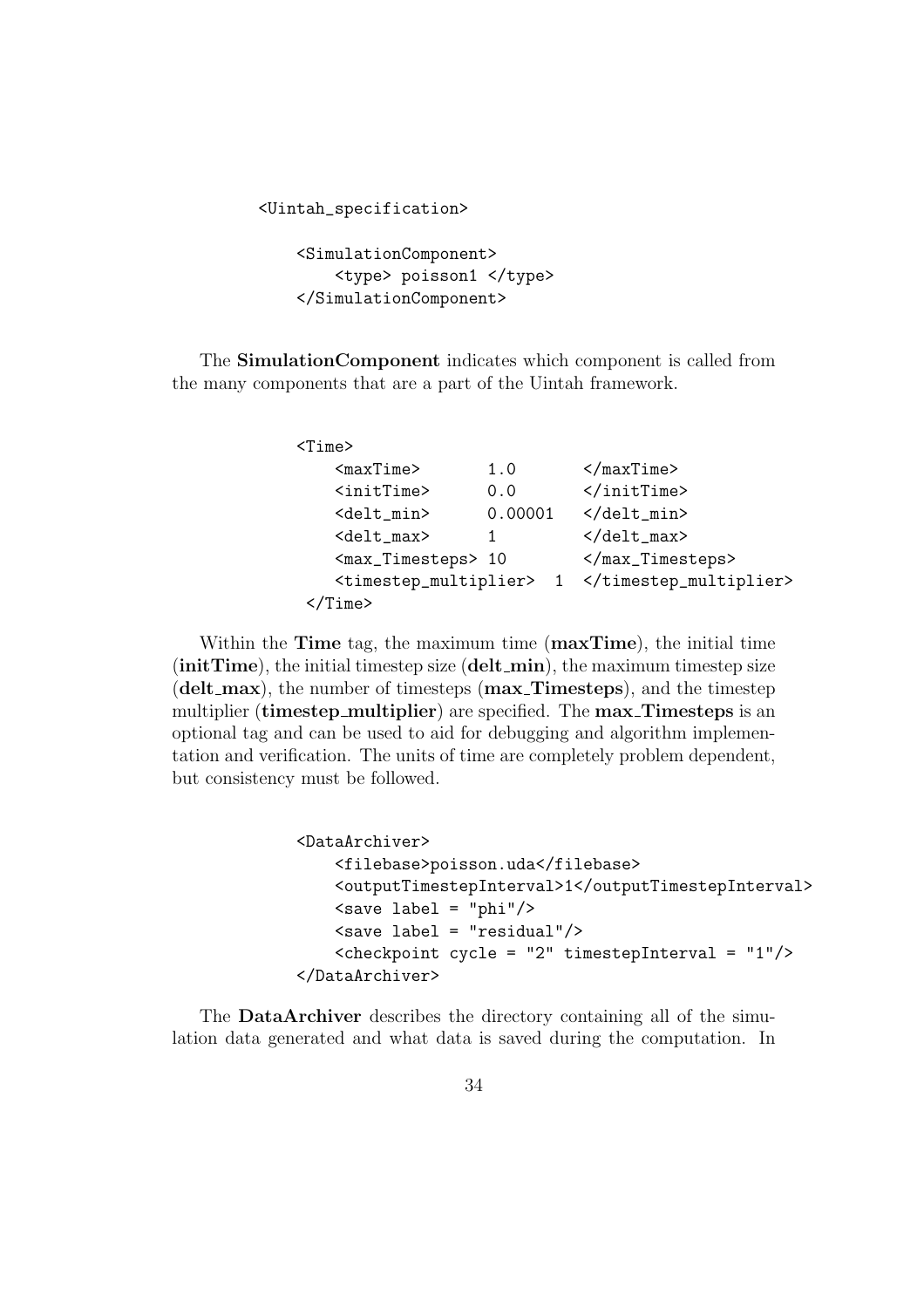the above example, data is stored in the directory poisson.uda. By convention, the ".uda" designation is affixed to represent the Uintah Data Archive name. The tag outputTimestepInterval describes how frequently data is saved. In this case, data is saved for each timestep. The tag save describe the various data that is saved. In the above case, two pieces of data are saved, the Phi variable and the residual. Finally, there is the restarting a long running simulation by checkpointing the data with a certain frequency (timestepInterval) and how many checkpointed data sets are retained before being overwritten (cycle).

Each simulation component has its own section that is completely user defined. In the case of the Poisson example, there is a section of the input file that relates to input parameters to the poisson solver.

```
<Poisson>
   <delt>.01</delt>
   <maxresidual>.01</maxresidual>
</Poisson>
```
The tags delt and maxresidual are specified. Depending on the complexity of the component, this section of the input file can be either very simple such as above, or very detailed.

Finally, the Grid tag is used to describe both the boundary conditions and the description of the grid. The boundary conditions are specified for each face of the domain and can have any number of BCType tags depending on the complexity of the equations.

Within the Grid section, the domain boundaries (lower and upper) are specified as well as the resolution. The Uintah framework allows for easy parallelization and the tag patches describe how many patches are allocated along each dimension. In this example, the grid domain is decomposed into 2 patches along the x direction and 1 in each the y and z directions.

```
<Grid>
  <BoundaryConditions>
     <Face side = "x-">
       <BCType id = "0" label = "Phi" var = "Dirichlet">
                         <value> 1. </value>
       </BCType>
```